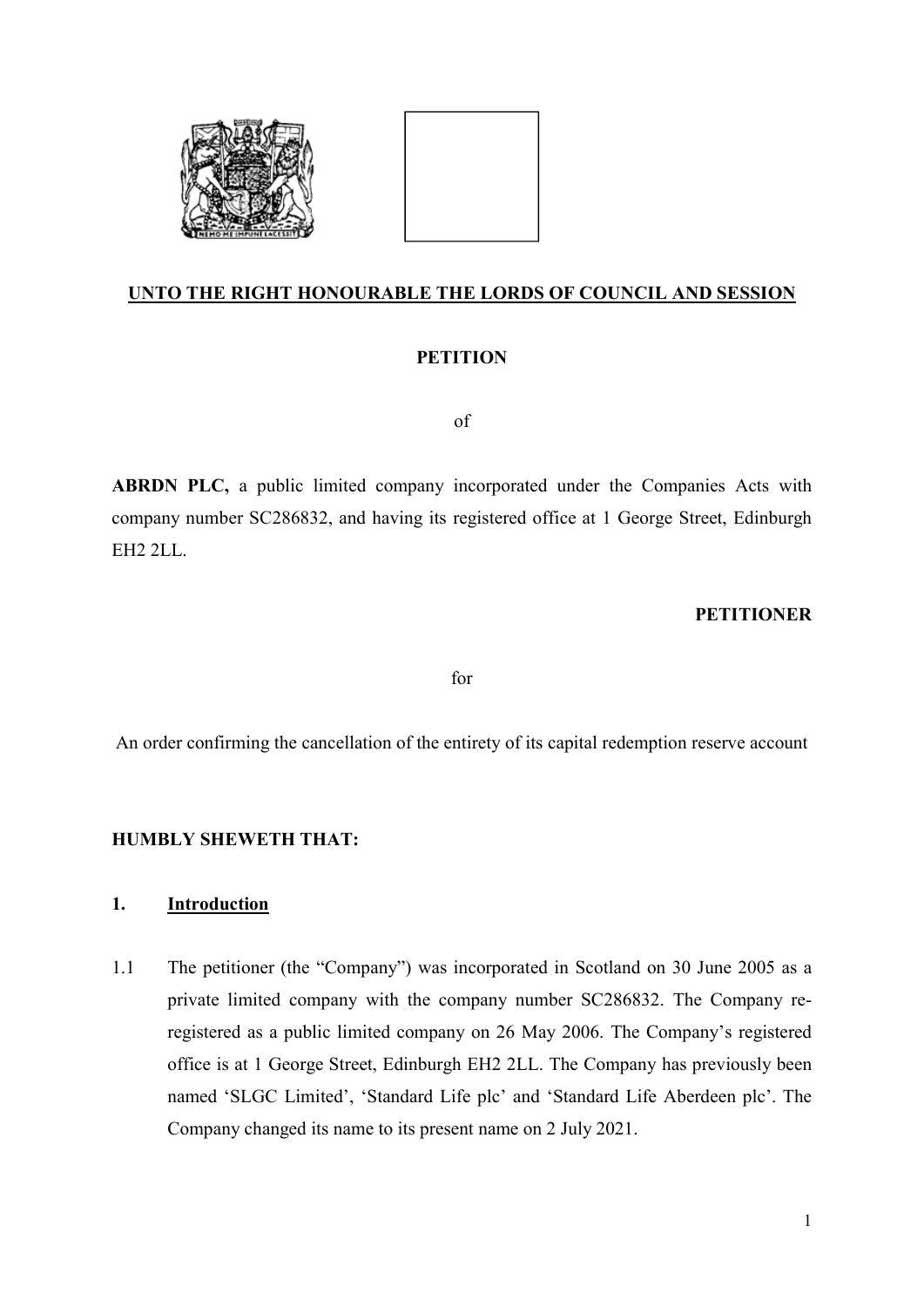- 1.2 In this application, the Company seeks an order from the Court of Session (the "Court") for confirmation of the cancellation (the "Cancellation") of the entirety of the Company's capital redemption reserve account (the "Capital Redemption Reserve"). The application is made pursuant to Chapter 10 of Part 17 of the Companies Act 2006 (the "Act") – which by section 733(6) of the Act applies to a reduction, and so a cancellation, of a capital redemption reserve.
- 1.3 The Cancellation was resolved upon by a special resolution of the Company (the "Resolution") which was passed by the members at the Company's annual general meeting held on 18 May 2022 (the "Meeting").
- 1.4 This Court has jurisdiction over this application in all its aspects by virtue of (i) section 1156(1)(b) of the Act; (ii) section 21(1)(b) of, and paragraph 5 of schedule 9 to, the Civil Jurisdiction and Judgments Act 1982; and (iii) section 120(1) of the Insolvency Act 1986.
- 1.5 In the rest of this petition, the structure to be adopted will be as follows.
	- 2. The Company.
	- 3. The wider Group.
	- 4. The relevant statutory provisions.
	- 5. The financial position of the Company and the Group.
	- 6. The applicable regulatory regime and the Company's compliance with it.
	- 7. The commercial rationale for the Cancellation.
	- 8. The Meeting and the Resolution.
	- 9. The effect of the Cancellation on the Company's creditors.
	- 10. The effect of the Cancellation and the 2008 Order.
	- 11. The statement of capital.
	- 12. The Reporter.
	- 13. Advertisement and period for answers.
	- 14. General.
		- Prayer of petition.
		- Appendix 1 simplified diagram of the Group as at 30 April 2022.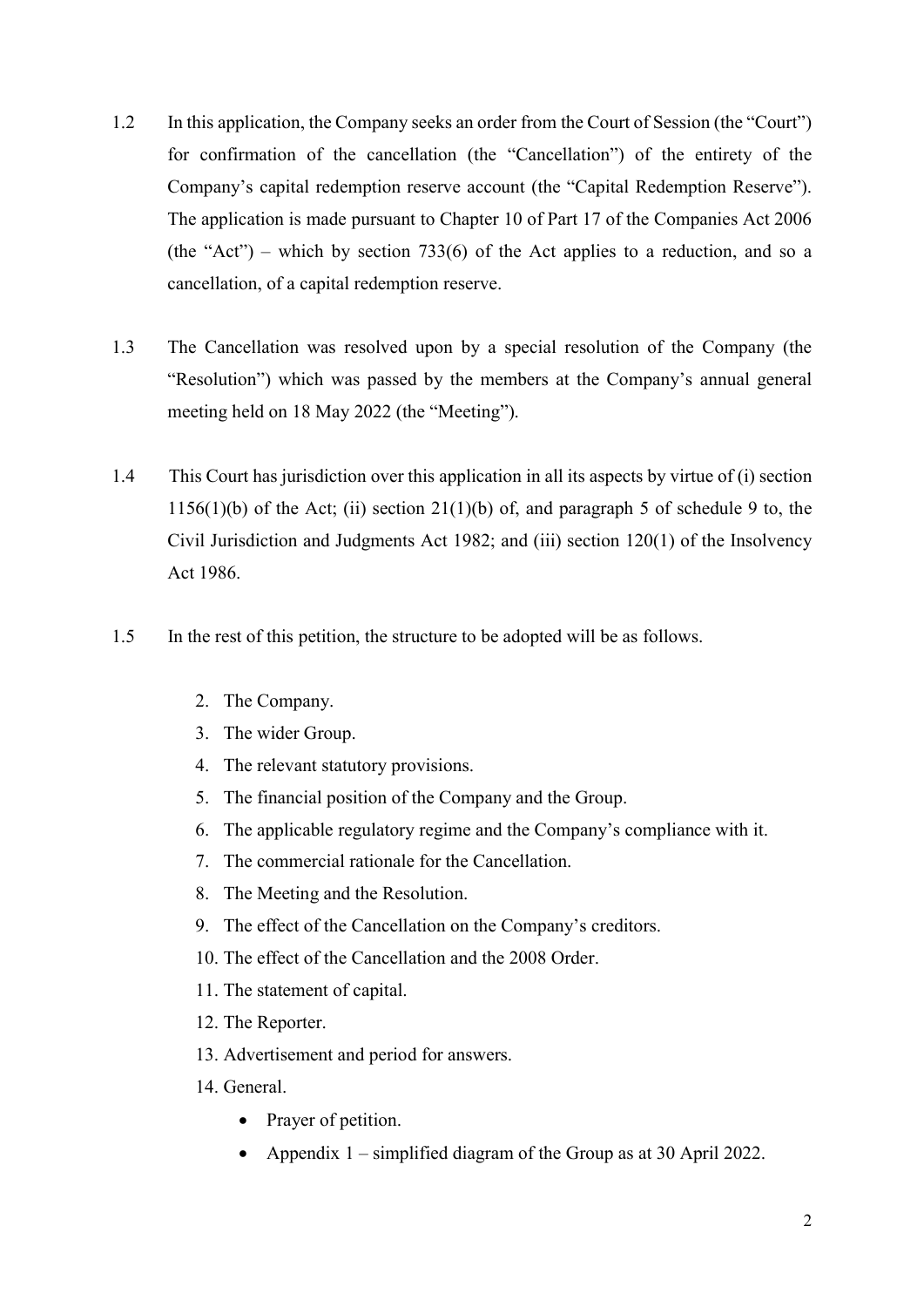### 2. The Company

- 2.1 The Company's objects are unrestricted in accordance with section 31(1) of the Act.
- 2.2 Moreover, the Company's articles of association (the "Articles") do not restrict the Company from making this application or, subject to the confirmation of the Court, from giving effect to the Resolution. A copy of the Articles is produced herewith.
- 2.3 As at 17 May 2022 (which was the latest practicable date prior to the date of finalisation and presentation of this petition), the issued share capital of the Company was £305 million divided into 2,180,725,768 ordinary shares of 13 61/63 pence each (the "Ordinary Shares"). All of those issued Ordinary Shares are fully paid up. None of the Ordinary Shares is currently held in Treasury.
- 2.4 The Ordinary Shares are listed on the Official List of the Financial Conduct Authority ("FCA") and admitted to trading on the main market of the London Stock Exchange.
- 2.5 As at close of business on 17 May 2022 (which, as noted above, was the latest practicable date prior to the date of finalisation and presentation of this petition), the Company had a market capitalisation of approximately £4.2 billion.
- 2.6 As at the date of the Resolution, the credit balance on the Capital Redemption Reserve was £1,059 million. The said amount may change during the course of the present petition process. In recognition of that, the Resolution was framed, and was passed at the Meeting, on the basis that it will be the amount of the Capital Redemption Reserve at the date of the final hearing before the Court at which confirmation of the Cancellation is sought which will be the amount sought to be cancelled. The intention was, and is, to have the entire amount of the Capital Redemption Reserve as at that date cancelled, and that is reflected in the Resolution.
- 2.7 Following the completion of the sale of the Company's UK and European insurance business in 2018, the Company returned value to shareholders through a B share scheme. The B share scheme involved the Company issuing 2,941,738,848 B shares of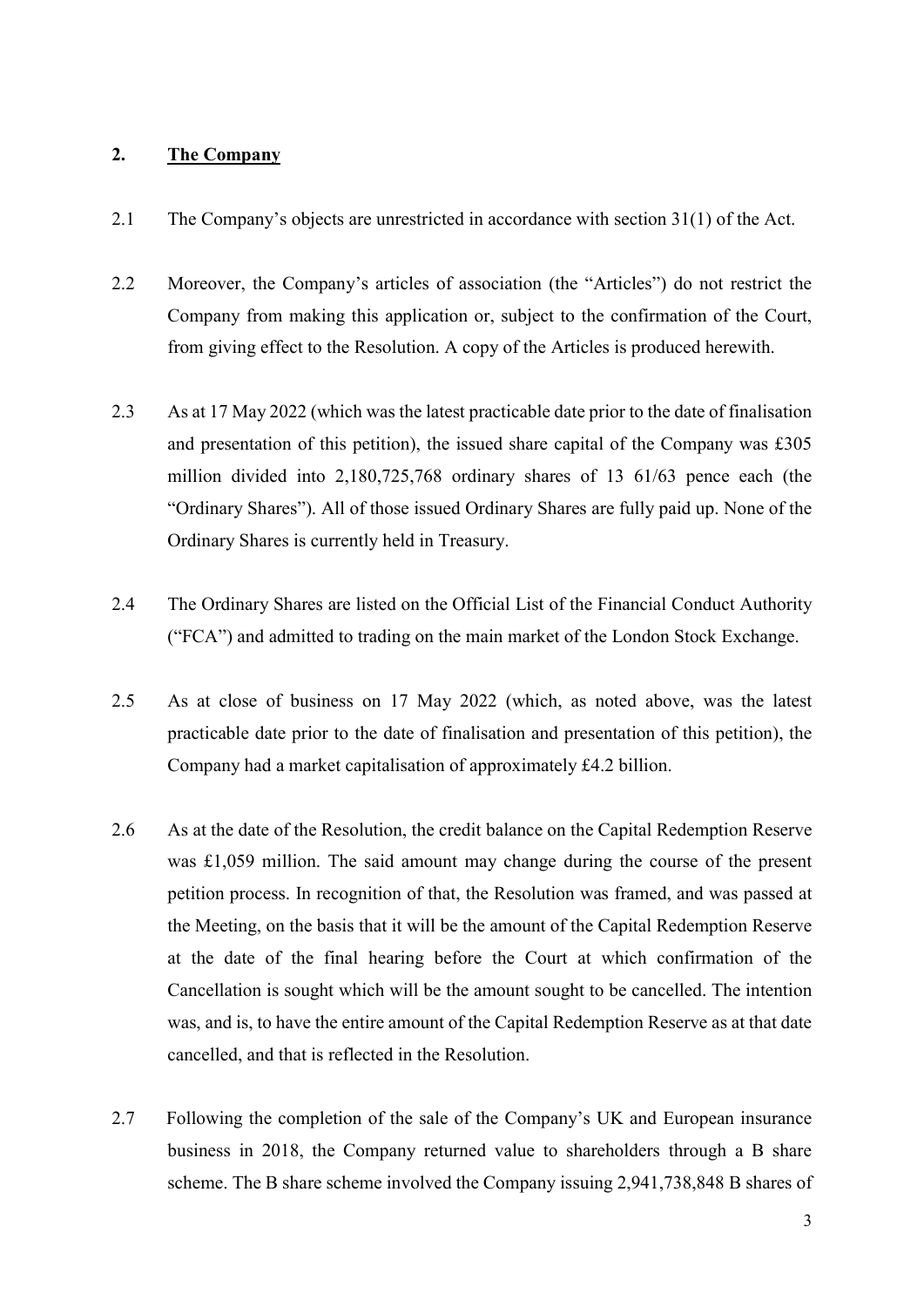33.99 pence each for nil consideration on 22 October 2018, and redeeming them at 33.99 pence each on 24 October 2018. The B shares were cancelled on redemption. Therefore, in accordance with the Act, the Company's issued share capital was diminished by £1 billion (being the aggregate nominal value of the shares redeemed) and this amount was transferred to the Capital Redemption Reserve. Since the issue and redemption of the B shares, an additional amount of £59 million has been credited to the Capital Redemption Reserve relating to the nominal value of shares bought back by the Company during the period from 2018 to close of business on 17 May 2022 (which, as noted above, was the latest practicable date prior to the date of finalisation and presentation of this petition).

### 3. The wider Group

- 3.1 In 2017, an all-share merger between Aberdeen Asset Management plc and Standard Life plc was completed to form Standard Life Aberdeen plc, one of the world's largest active management investment companies with assets under management and administration ("AUMA") of approximately £542 billion as of 31 December 2021. The Company is the parent company of the group of companies resulting from the said merger (the "Group").
- 3.2 The Group's business is structured around three principal vectors: investments, adviser and personal. Firstly, the Group's investments business is an active asset manager which generates investment solutions for its clients, including pension funds, governments, banks, insurers, companies, charities, independent financial advisers and discretionary fund managers. The Group's investments business accounts for over 80% of its revenue. Secondly, the Group's adviser business provides the technology, expertise and support that allow UK wealth managers and financial advisers to create value for their businesses and clients. Thirdly, the Group's personal wealth business integrates a full range of services, including high-quality financial planning, discretionary investment management capabilities and hybrid advice and digital investing tools.
- 3.3 A simplified diagram of the Group as at 30 April 2022 is included as Appendix 1 to the present petition.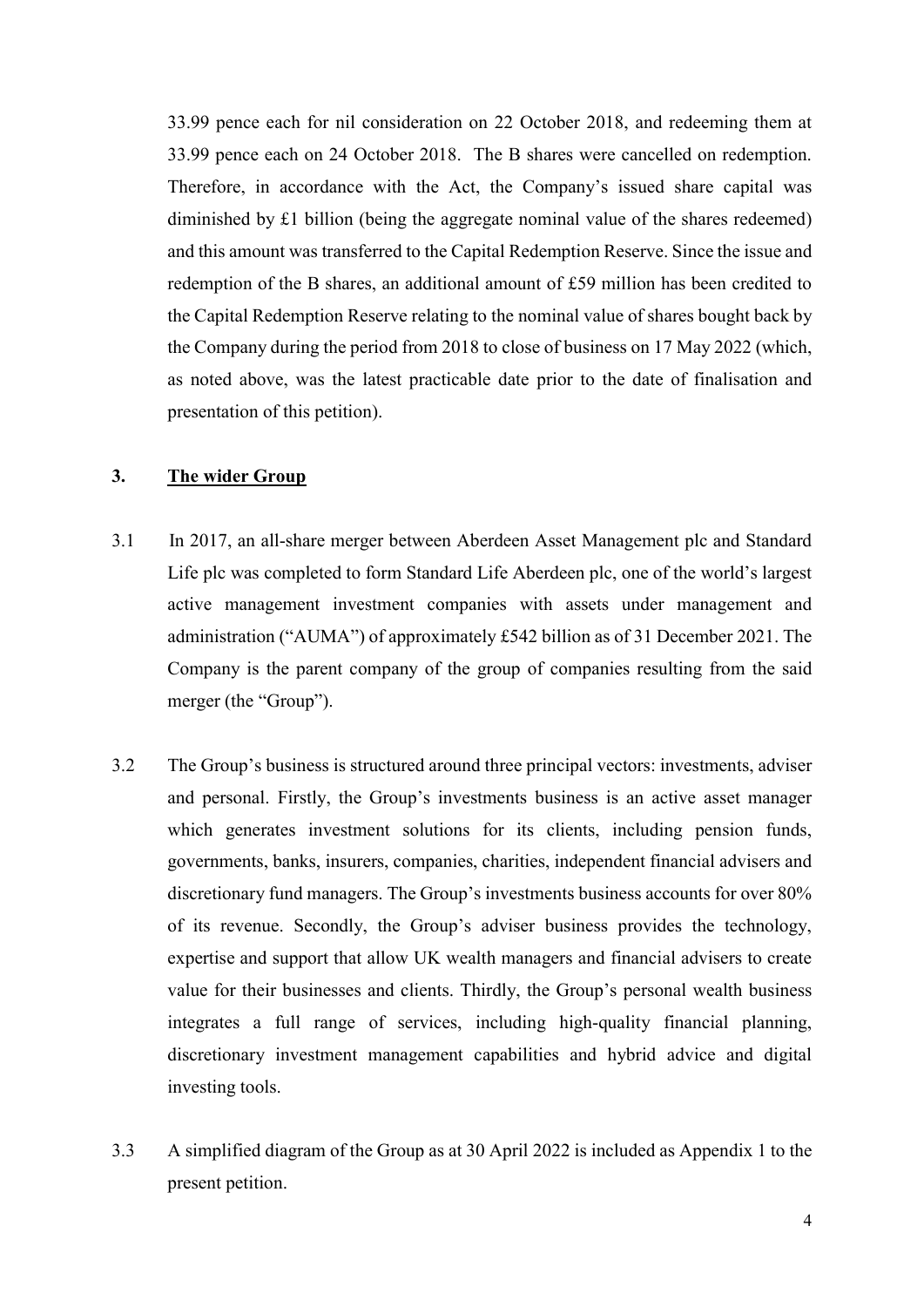# 4. The relevant statutory provisions

…

...

- 4.1 Section 733 of the Act provides inter alia as follows:
	- "733 The capital redemption reserve
	- $(1)$  In the following circumstances a company must transfer amounts to a reserve, called the 'capital redemption reserve'.
	- (2) Where under this Part shares of a limited company are redeemed or purchased wholly out of the company's profits, the amount by which the company's issued share capital is diminished in accordance with –
		- (a) section 688(b) (on the cancellation of shares redeemed), or
		- (b) section  $706(b)(ii)$  (on the cancellation of shares purchased),

must be transferred to the capital redemption reserve.

- (6) Subject to that, the provisions of the Companies Acts relating to the reduction of a company's share capital apply as if the capital redemption reserve were part of its paid up share capital."
- 4.2 Sections 641(1) and 645 of the Act provide inter alia as follows:
	- "641 Circumstances in which a company may reduce its share capital
	- (1) A limited company having a share capital may reduce its share capital  $-$ 
		- $(a)$  in any case, by special resolution confirmed by the court."
	- "645 Application to court for order of confirmation
	- (1) Where a company has passed a resolution for reducing share capital, it may apply to the court for an order confirming the reduction.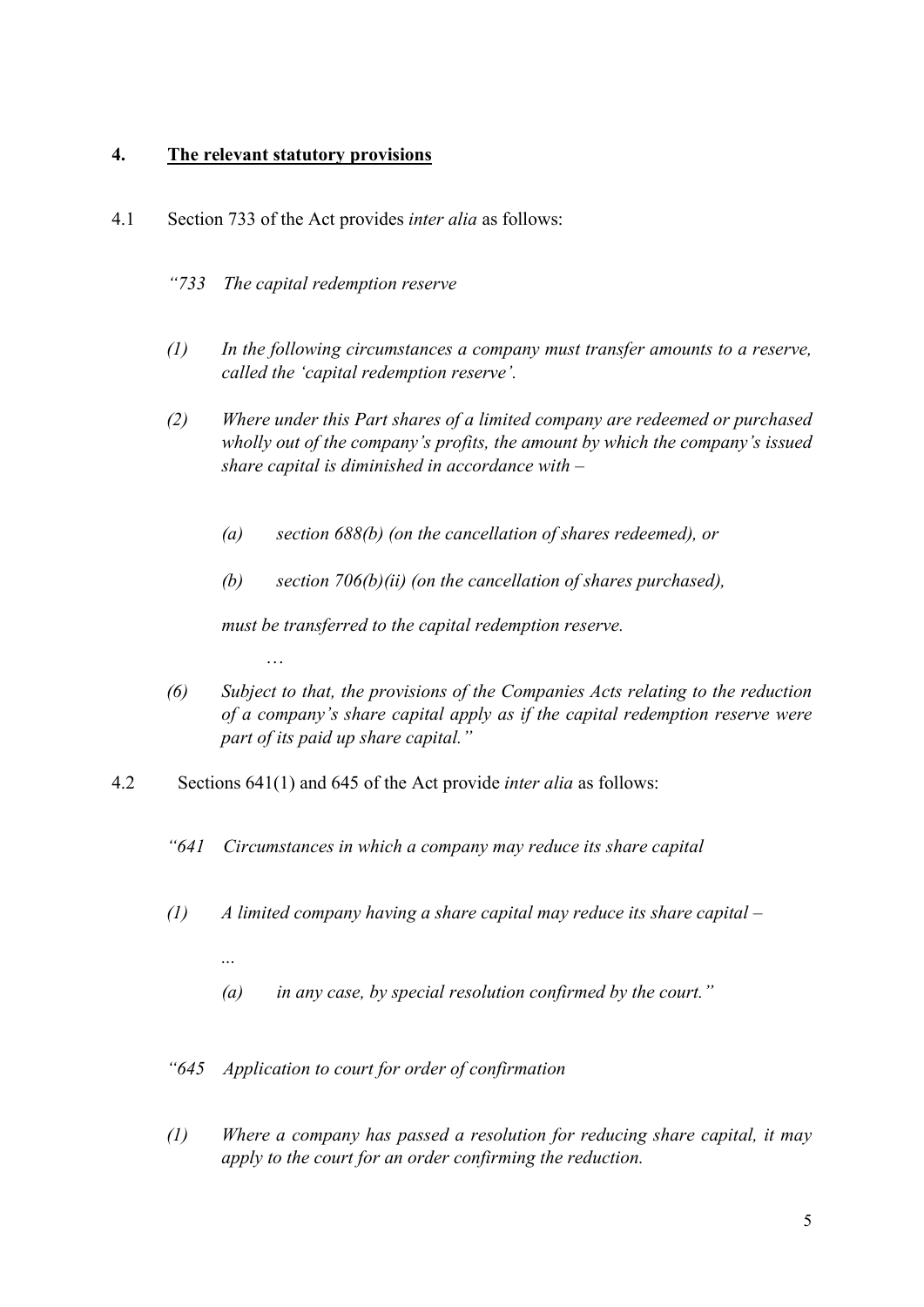- (2) If the proposed reduction of share capital involves either:
	- (a) diminution of liability in respect of unpaid share capital; or
	- $(b)$  the payment to a shareholder of any paid-up share capital,

section 646 (creditors entitled to object to reduction) applies unless the court directs otherwise.

- (3) The court may, if having regard to any special circumstances of the case it thinks proper to do so, direct that section 646 is not to apply as regards any class or classes of creditors.
- (4) The court may direct that section 646 is to apply in any other case."
- 4.3 Section 646 of the Act provides as follows:
	- "646 Creditors entitled to objet reduction
	- (1) Where this section applies (see section 645(2) and (4)), every creditor of the company who –
		- (a) at the date fixed by the court is entitled to any debt or claim that, if that date were the commencement of the winding up of the company would be admissible in proof against the company, and
		- (b) can show that there is a real likelihood that the reduction would result in the company being unable to discharge his debt or claim when it fell due,

is entitled to object to the reduction of capital.

- (2) The court shall settle a list of creditors entitled to object.
- (3) For that purpose the court  $-$ 
	- (a) shall ascertain, as far as possible without requiring an application from any creditor, the names of those creditors and the nature and amount of their debts or claims, and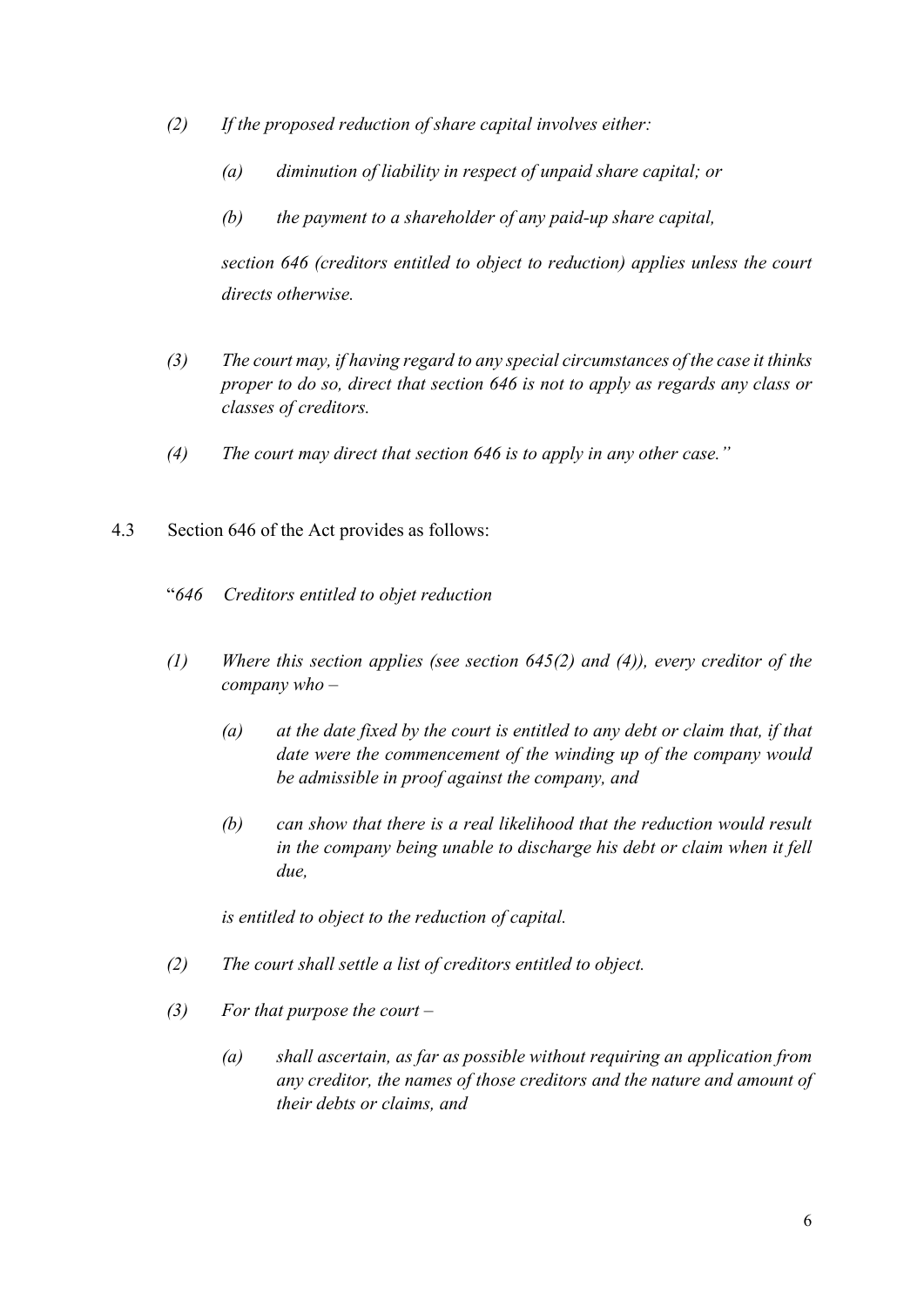- (b) may publish notices fixing a day or days within which creditors not entered on the list are to claim to be so entered or are to be excluded from the right of objecting to the reduction of capital.
- (4) If a creditor entered on the list whose debt or claim is not discharged or has not determined does not consent to the reduction, the court may, if it thinks fit, dispense with the consent of that creditor on the company securing payment of his debt or claim.
- (5) For this purpose the debt or claim must be secured by appropriating (as the court may direct) the following amount –
	- (a) if the company admits the full amount of the debt or claim or, though not admitting it, is willing to provide for it, the full amount of the debt or claim;
	- (b) if the company does not admit, and is not willing to provide for, the full amount of the debt or claim, or if the amount is contingent or not ascertained, an amount fixed by the court after the like enquiry and adjudication as if the company were being wound up by the court."
- 4.4 Sections 648 and 649 of the Act provide inter alia as follows:
	- "648 Court order confirming reduction
	- (1) The court may make an order confirming the reduction of capital on such terms and conditions as it thinks fit.
	- (2) The court must not confirm the reduction unless it is satisfied, with respect to every creditor of the company who is entitled to object to the reduction of capital that either  $-$ 
		- (a) his consent to the reduction has been obtained; or
		- (b) his debt or claim has been discharged, or has determined or has been secured."
	- "649 Registration of order and statement of capital
	- (1) The registrar, on production of an order of the court confirming the reduction of a company's share capital and the delivery of a copy of the order and of a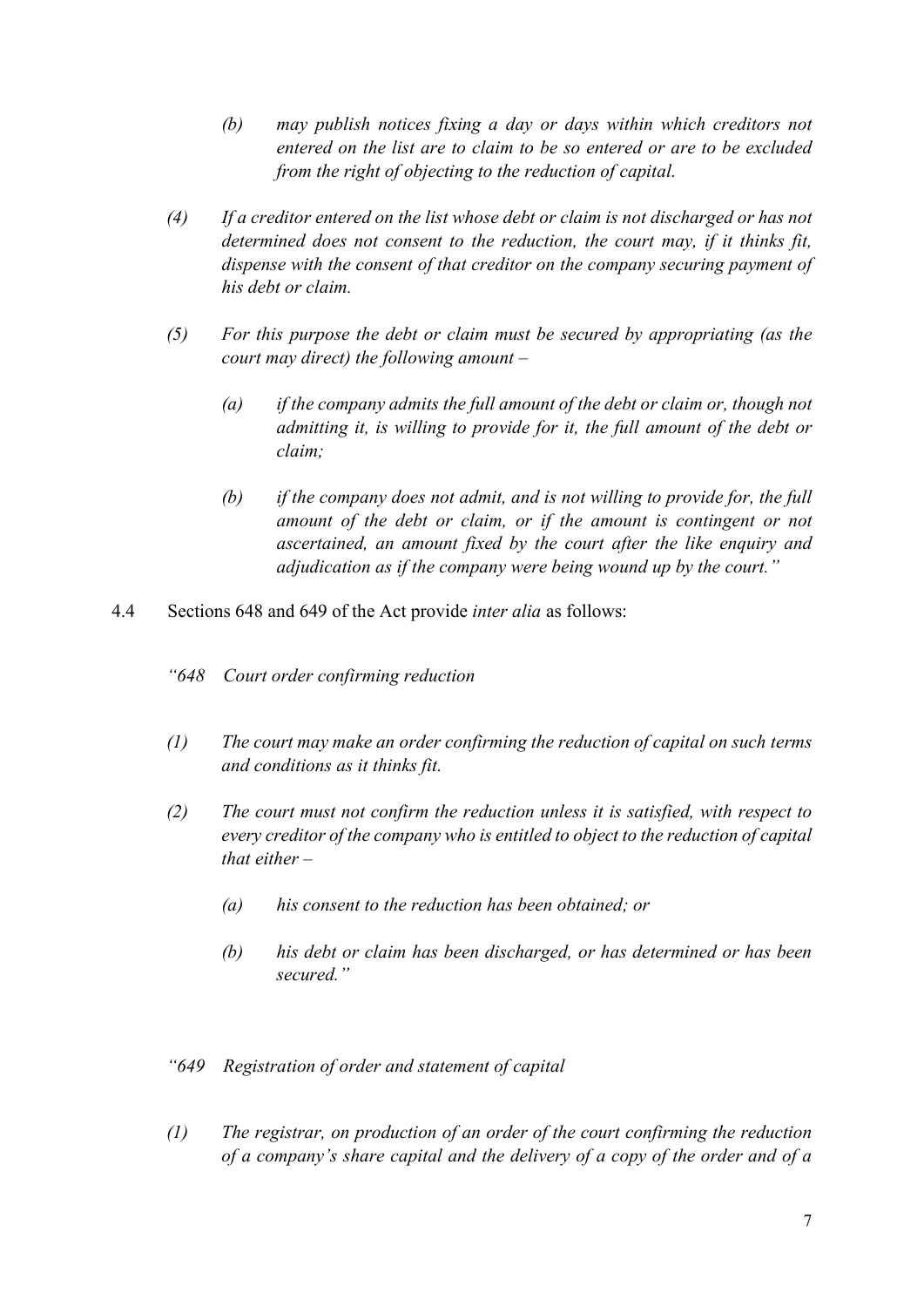statement of capital (approved by the court) shall register the order and statement.

This is subject to section 650 (public company reducing capital below authorised minimum).

- (2) The statement of capital must state with respect to the company's share capital as altered by the order –
	- (a) the total number of shares of the company;
	- $(b)$  the aggregate nominal value of those shares;

….

(3) The resolution for reducing share capital, as confirmed by the court's order, takes effect –

...

- $(a)$  ..., on the registration of the order and statement of capital.
- (4) Notice of the registration of the order and statement of capital must be published in such manner as the court may direct.
- (5) The registrar must certify the registration of the order and statement of capital.
- $(6)$  The certificate
	- (a) must be signed by the registrar or authenticated by the registrar's official seal, and
	- (b) is conclusive evidence
		- $(i)$  that the requirements of this Act with respect to the reduction of share capital have been complied with, and
		- $(ii)$  that the company's share capital is as stated in the statement of capital."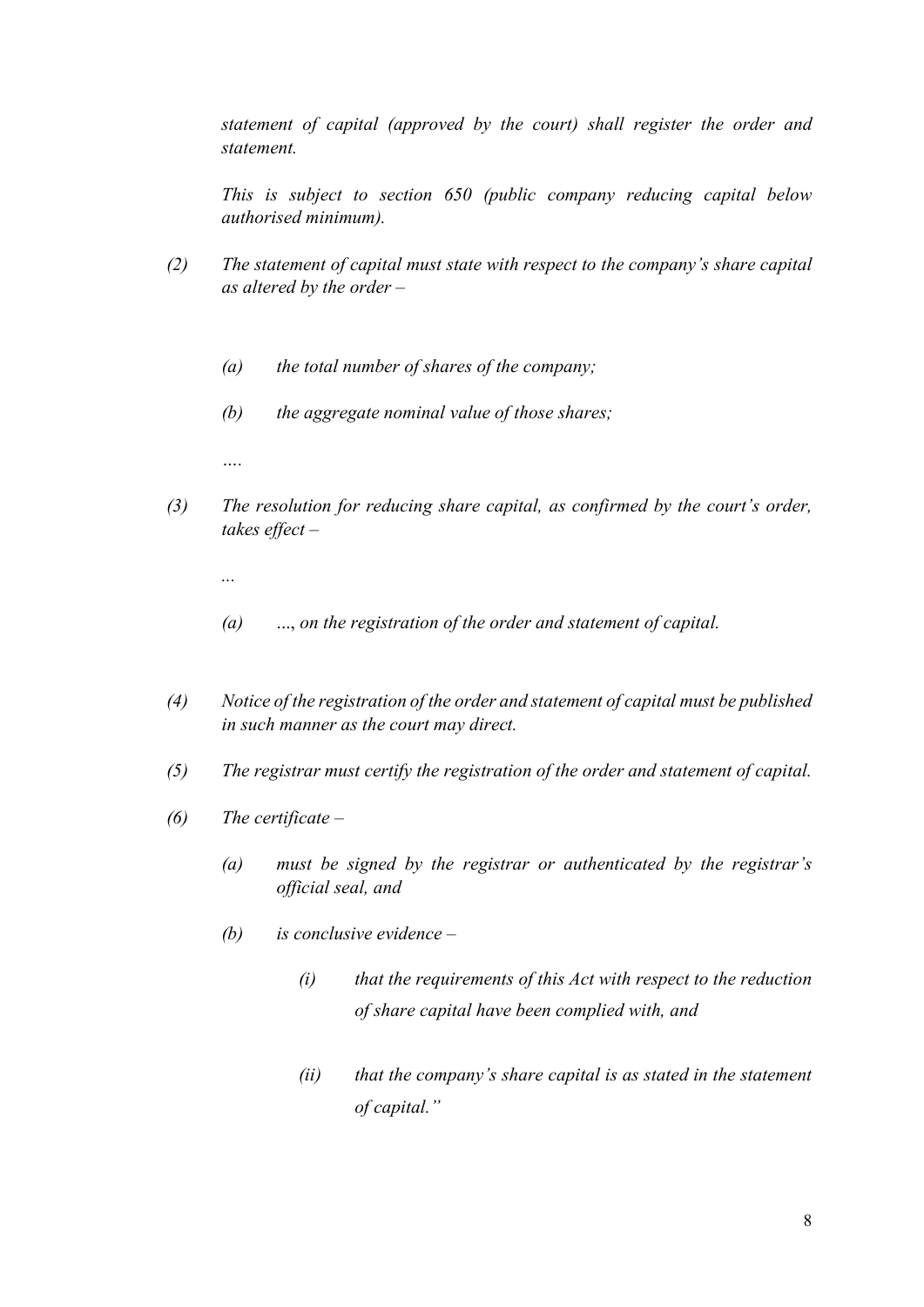### 5. The financial position of the Company and the Group

#### The 2021 Accounts

- 5.1 The Company's last published, audited accounts were part of the financial statements in the Group's annual report and accounts for the year ending 31 December 2021 (the "2021 Accounts").
- 5.2 The 2021 Accounts for the Group show, as at 31 December 2021:
	- 5.2.1 International Financial Reporting Standards ("IFRS") profit before tax of £1.115 billion (2020: £838 million);
	- 5.2.2 Surplus regulatory capital of £1.8 billion (on an Investment Firms Prudential Regime ("IFPR") basis);
	- 5.2.3 AUMA of £542 billion (2020: £535 billion);
	- 5.2.4 Adjusted operating profit of £323 million (2020: £219 million); and
	- 5.2.5 Cash and liquid resources of £3.1 billion.

In addition, in respect of the year ending 31 December 2021, the Company paid an interim dividend of 7.30 pence per Ordinary Share and a final dividend of 7.30 pence per Ordinary Share was recommended by the Company's board of directors (the "Directors" and approved by the members at the Meeting.

- 5.3 The 2021 Accounts also show that, as at 31 December 2021, the Company had "retained earnings" of £3.3 billion.
- 5.4 The whole of that sum represents "accumulated, realised profits" as referred to in section 830(2) of the Act, with £2.8 billion being available for distribution to the Company's shareholders ("distributable profit").
- 5.5 Since 31 December 2021, there has been no adverse change to the financial position of either the Company or the Group from that shown in the 2021 Accounts that in either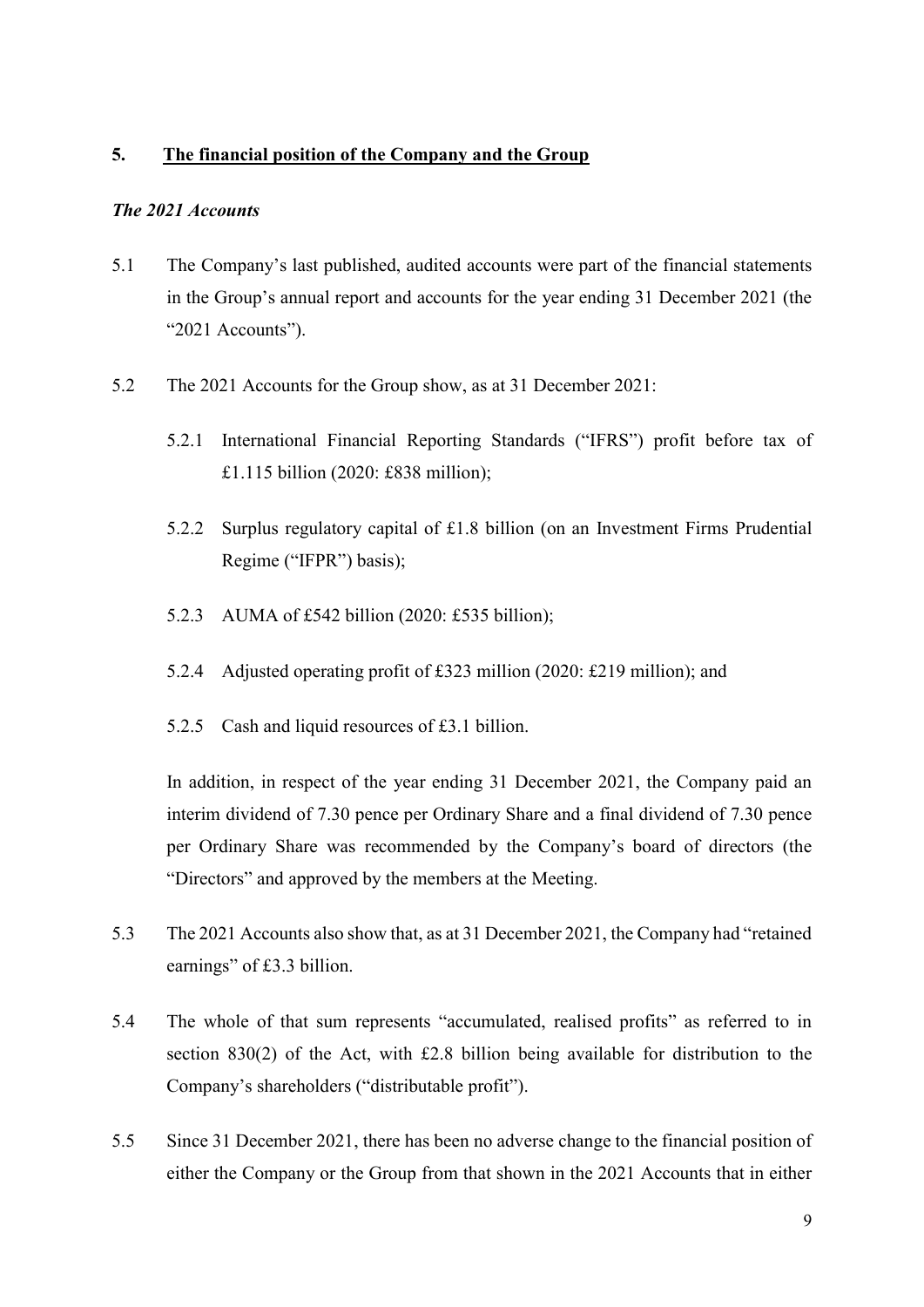case would be material in the context of the Cancellation. The Company defines a material adverse change as an adverse change that would require the Company to make an announcement under Article 17 of the version of the Market Abuse Regulation 596/2014 as retained with certain modifications into UK domestic law.

#### The March Management Accounts

- 5.6 In addition, the Company has prepared management accounts for the period from 1 January 2022 to 31 March 2022 (the "March Management Accounts"). The March Management Accounts, together with the dividend income expected to be received by the Company as shown in the projections (referred to in statements of fact  $5.18 - 5.21$ below), confirm that no material adverse change in the Company's financial position from that shown in the 2021 Accounts is anticipated. The said dividend income – which is expected to be received in May and June 2022 – will result in the Company being in a substantial profit position.
- 5.7 The March Management Accounts include commercially sensitive financial information. Accordingly, the March Management Accounts will be disclosed only to the reporter appointed by the Court in relation to this petition process (the "Reporter").

#### The Company's creditors and due diligence

- 5.8 In this section of the petition, the Company will set out the principal categories of the Company's creditors (the "Creditors"), and the total sums which the Company owed in respect of those categories as at 31 December 2021 (being the date of the 2021 Accounts), 31 March 2022 (being the date of the March Management Accounts) or 17 May 2022 (which, as noted above, was the latest practicable date prior to the date of finalisation and presentation of this petition).
- 5.9 In order to establish those principal categories of Creditors, the Company has carried out a due diligence exercise.

#### The first principal category of Creditors

5.10 The first principal category of Creditors comprises external Creditors.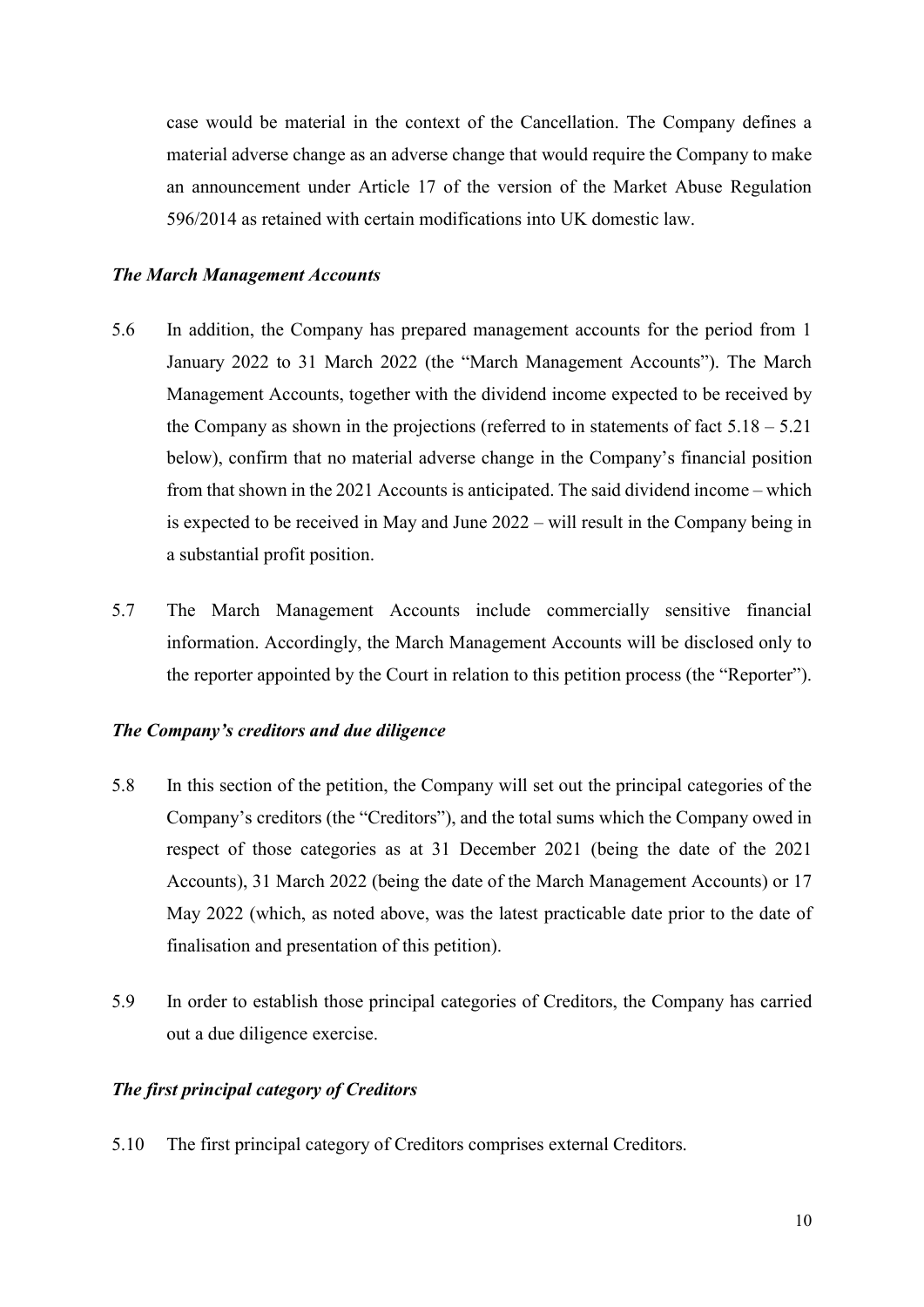- 5.10.1 As at 31 March 2022, the Company's issued subordinated debt and accrued interest was in the amount of circa £667 million (the "Notes" and their holders being "Noteholders"), comprising: \$750 million (£573.2 million) of 4.25% US Dollar Fixed Rate Subordinated Notes and £93.4 million of 5.5% Sterling Fixed Rate Subordinated Notes. The currency conversion rate applicable on 31 March 2022 has been used in relation to the foregoing figures.
- 5.10.2 As at 31 March 2022, the Company has £210 million of 5.25% Sterling Fixed Rate Reset Perpetual Subordinated Contingent Convertible Notes (the "AT1 Notes") in issue, which form part of its Additional Tier 1 capital. These are perpetual notes in respect of which there is no fixed redemption date and interest is only payable at the discretion of the Company. The AT1 Notes may only be redeemed at the Company's option in specified circumstances subject to the satisfaction of certain conditions including receipt of the FCA's approval (or the FCA not expressing any objection) and the Company being solvent at the time of redemption and immediately thereafter. In the event of the Company's winding-up, recoveries in respect of the AT1 Notes are subordinated to all of the Company's liabilities other than in respect of common equity tier 1 ("CET1") instruments and any other instruments ranking below the Company's most senior class of preference shares then in issue (if any). The terms of the AT1 Notes do not otherwise permit holders to require the Company to repay the AT1 Notes.
- 5.10.3 The Group settles VAT to HMRC via the Company (the Company owed circa £319,000 in VAT and stamp duty as at 31 March 2022).
- 5.10.4 As at 31 March 2022, dividends totalling £8.2 million are owed to the Company's shareholders.
- 5.10.5 As at 31 March 2022 the Company has made provisions totalling £35 million for certain de-coupling and commissioning costs relating to the sale of the Company's UK and European insurance business, and restructuring expenses.
- 5.10.6 As at 31 March 2022, liabilities to counterparties in respect of derivative contracts are circa £15 million. As at 31 March 2022, there was also circa £1.3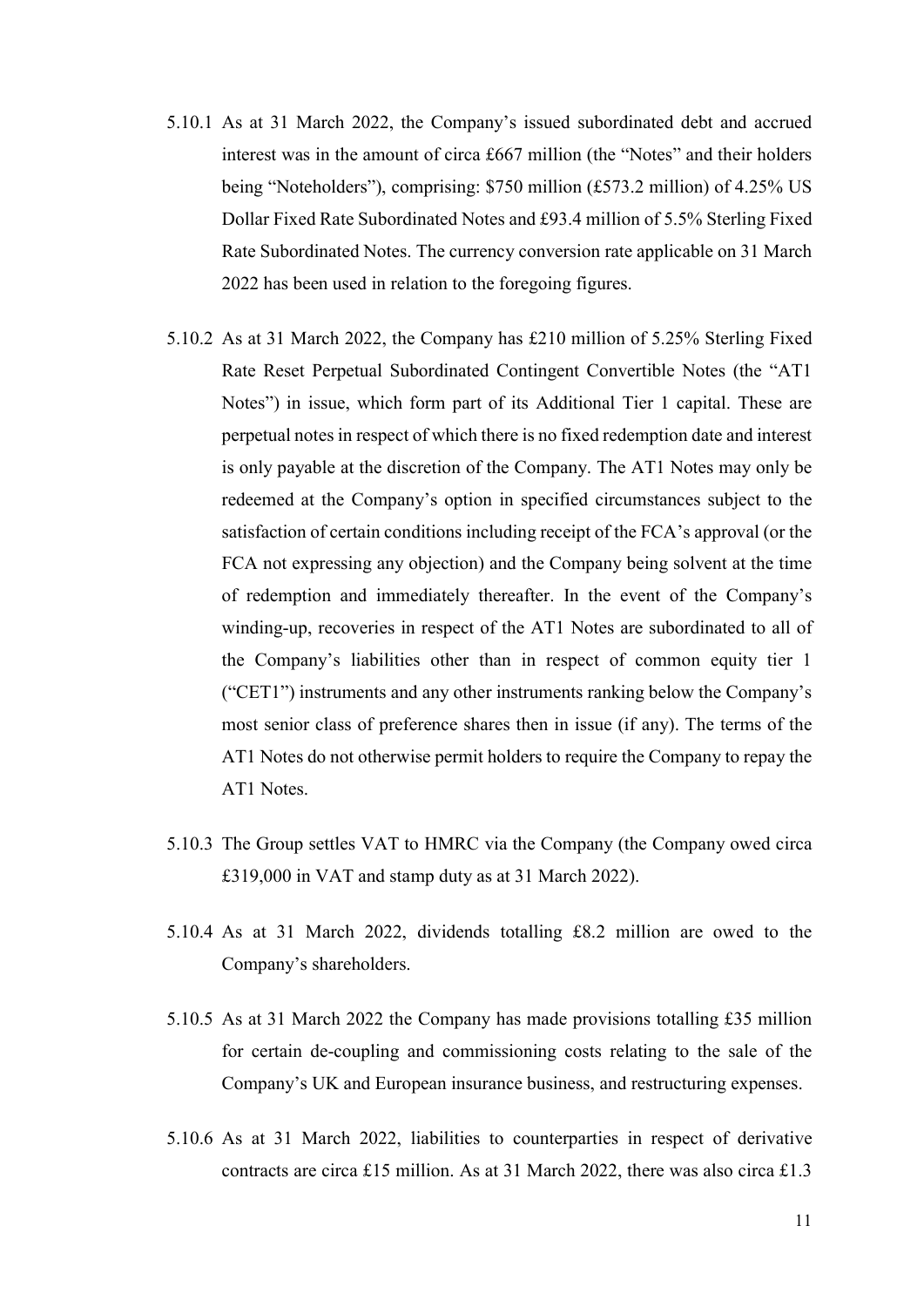million outstanding in relation to the settlement of collateral for the purchase of investment securities, with such settlement having occurred two business days following 31 March 2022.

- 5.10.7 The Company has committed to certain indemnities with a combined best estimate of loss of £9 million as at 31 March 2022. These indemnities are commercially sensitive and accordingly will be disclosed only to the Reporter.
- 5.10.8 As at 17 May 2022 (which, as noted above, was the latest practicable date prior to the date of finalisation and presentation of this petition), the Company has an undrawn £400 million committed revolving credit facility provided by a syndicate of banks (the "RCF").

#### The second principal category of Creditors

- 5.11 The second main category of Creditors comprises intra-Group Creditors.
- 5.12 There are inter-company balances totalling £111 million as at 31 March 2022 owed by the Company to its subsidiaries, in relation to which the Company is in a net creditor position (in the sense that what is owed by the Company exceeds what is owed to it).

#### The third principal category of Creditors

- 5.13 The third main category of Creditors comprises the trustees of the pension schemes (collectively, the "Pension Arrangements")
	- 5.13.1 In 2006, the Company granted a guarantee to the pension trustees of its largest defined benefit pension scheme. The Company revised and extended the guarantee most recently in 2022. The guarantee covers all liabilities of each of the scheme's participating employers owed to the trustee of the scheme, however arising (for example, under the scheme rules or statute). The guarantee, as revised and extended, applies to payments that become due before 1 January 2066. As at 31 December 2021, the Company's liability under the said guarantee was reasonably estimated at nil. That is because the scheme is estimated to be fully funded on a section 75 ('solvency') basis – both at the last funding valuation (31 December 2019) and in more recent exercises performed by both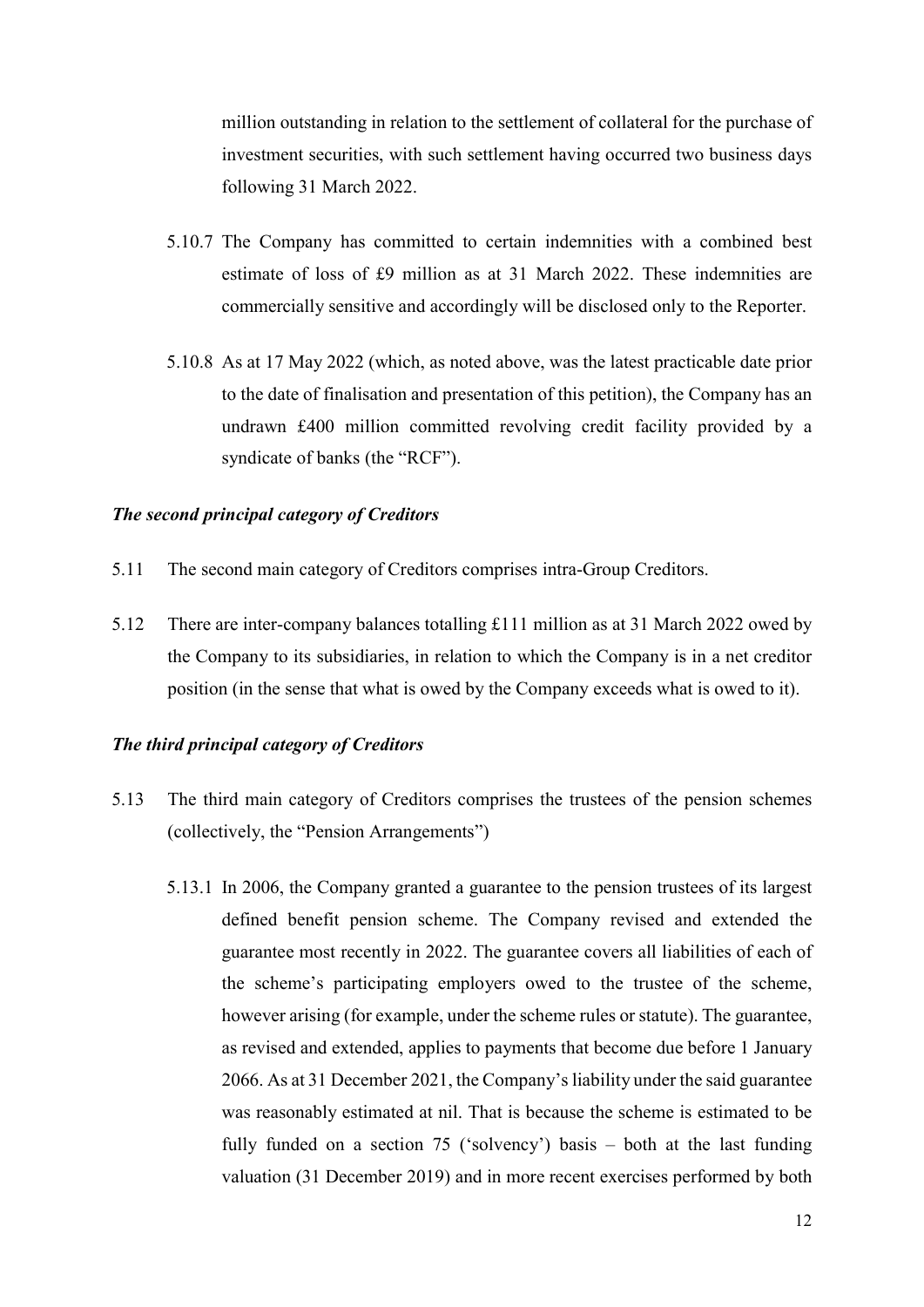the scheme's actuarial advisers and the Company's own actuarial advisers. It is expected that this position is highly likely to remain over the long term given the extent of the strength of the scheme's funding position and the level of risk in the investment strategy (including the extent of protection against changes to long term interest rates and inflation expectations as a result of the trustees hedging such risks). Therefore, there is no real likelihood of the trustees being prejudiced by the Cancellation given that it follows, from the stability of the fully funded section 75 valuation, that the trustees need place no real reliance on the Company's covenant.

- 5.13.2 The Group also operates two other UK defined benefit plans. At the last statutory valuation date (being 30 June 2019), the deficits (on a wind-up basis) of the plans were £27.8 million and £18.7 million, and the Group agreed funding plans with the respective plans' trustees that aimed to eliminate the deficits. These deficits are immaterial in the context of the Group as a whole and could be funded, if required, from available cash resources.
- 5.13.3 The trustees of the pension schemes would be considered as contingent creditors of the Company because the Company could, in theory, be subject to a contribution notice ("CN") or a financial support direction ("FSD") under sections 38 and 43 of the Pensions Act 2004, even if this risk is unlikely to materialise and even though the Pensions Regulator would need to exercise its discretion to serve a CN or an FSD on the Company.

#### The due diligence exercise undertaken by the Company

- 5.14 As mentioned above, the Company has conducted a due diligence exercise in connection with the Cancellation. That exercise has considered those of the Company's contracts that are material in the context of the Cancellation, and whether the Cancellation would have any material adverse implications for, or result in the breach of, any of those contracts.
- 5.15 The due diligence exercise considered the Company's funding arrangements under the Notes, the AT1 Notes, the RCF and the Pension Arrangements. The exercise also considered guarantees, warranties and indemnities.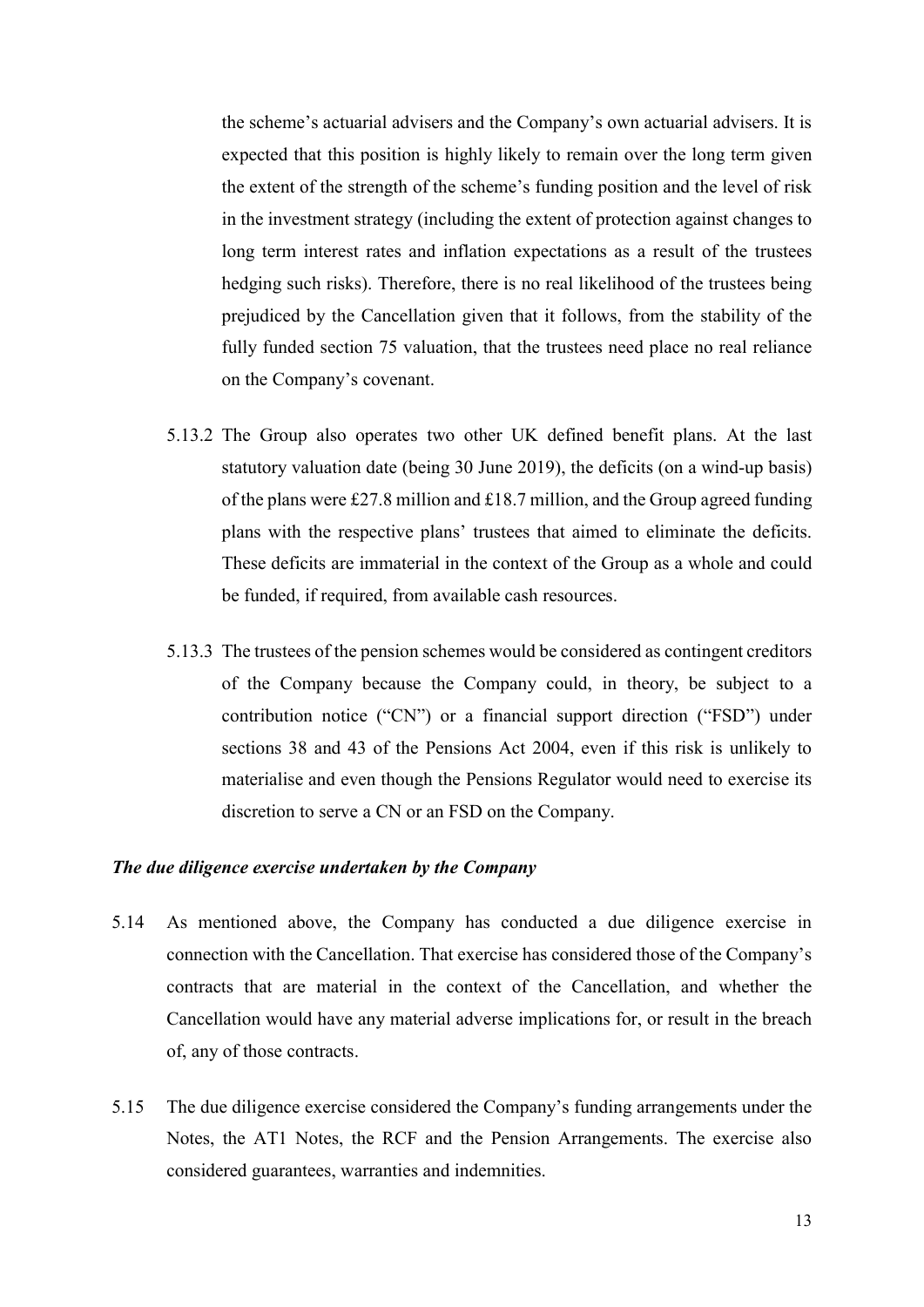- 5.16 The said due diligence exercise has not identified (i) any Creditors, or any other counterparties, whose consent is required, as a matter of contract, to the Cancellation or any contract which would be breached by the Cancellation or (ii) any guarantees, warranties or indemnities, in each case other than those identified in statements of fact 5.10 – 5.13.3, which – on a realistic, non-speculative basis – could give rise to material liabilities affecting the Company.
- 5.17 For completeness, it would have been in practice impossible for the Company to attempt to obtain the consent to the Cancellation of all the Creditors.

#### The Projections

- 5.18 In connection with this application, the Company has also prepared financial projections of the cash flows of the Company from April 2022 to December 2023 (referred to, respectively, as the "Projections" and the "Projections Period").
- 5.19 The Projections show that the Company will have available cash and liquid resources of at least hundreds of millions of pounds sterling throughout the Projections Period. The Projections also show that the Company will have the RCF available throughout the Projections Period.
- 5.20 Apart from dividends and a return of capital which was first proposed in the announcement of the Company's sale of approximately 4% of the issued share capital of Phoenix Group Holdings plc on 28 January 2022 (the "Phoenix Sale"), the Projections do not show any other distribution to the Company's shareholders. In this connection, the Projections have been prepared on the basis of the general corporate strategy which is, at the present time, intended to be pursued by the Directors over the Projections Period.
- 5.21 The Projections include financial information which is commercially sensitive. Accordingly, the Projections will be disclosed only to the Reporter.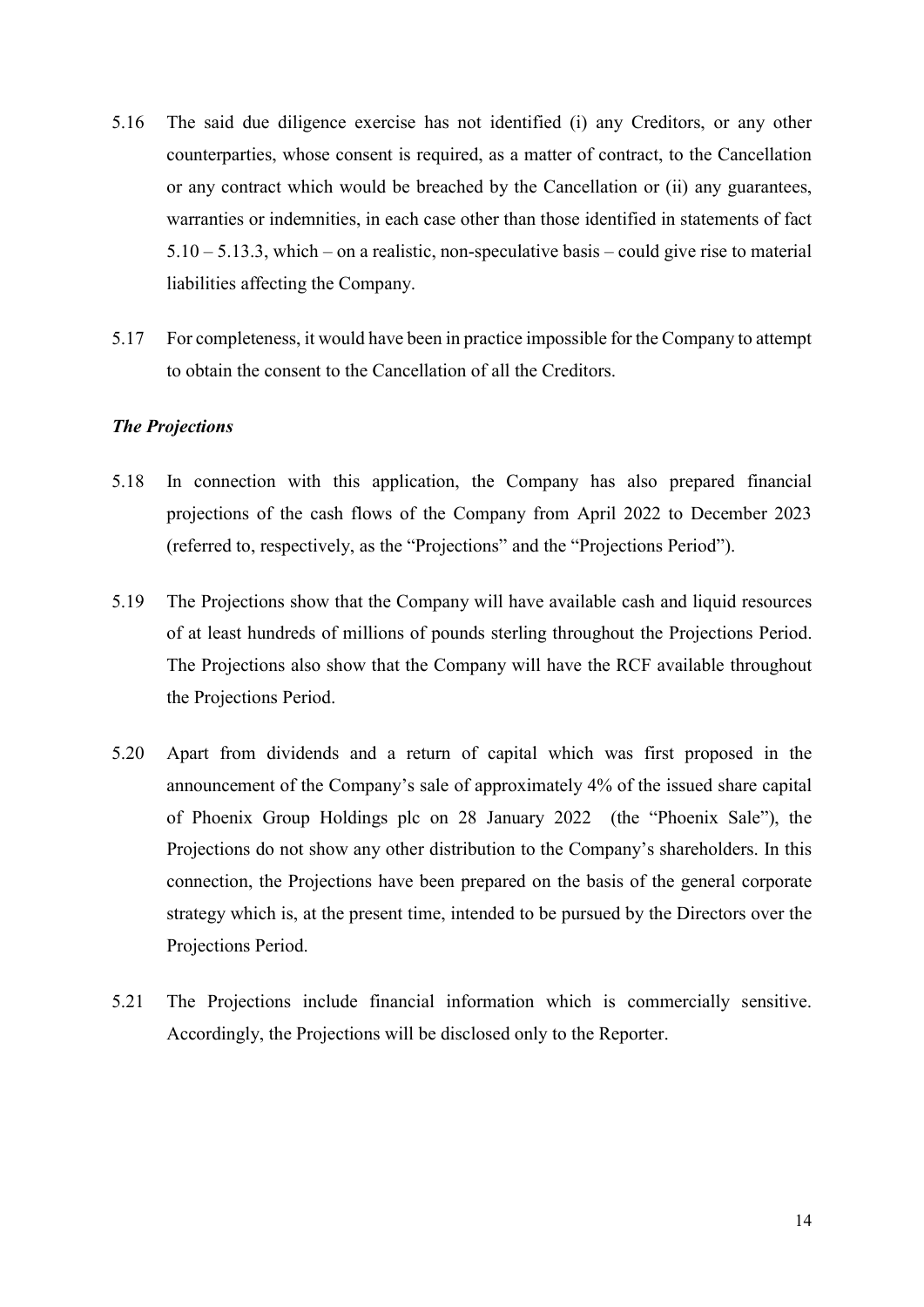#### 6. The applicable regulatory regime and the Company's compliance with it

- 6.1 The Group contains a number of investment firms that are authorised by the FCA and which are therefore subject to the FCA's IFPR ("MIFIDPRU Investment Firms"). The IFPR is the applicable regulatory regime.
- 6.2 The IFPR was introduced with effect from 1 January 2022, and is set out in rules and guidance contained in the 'Prudential sourcebook for MIFID Investment Firms' in the FCA's handbook of rules and guidance ("MIFIDPRU" and the "FCA Handbook", respectively).
- 6.3 Each of the MIFIDPRU Investment Firms in the Group is required to comply with regulatory capital (or "own funds") requirements made under the IFPR. These are set out in MIFIDPRU 4 and apply to those MIFIDPRU Investment Firms on both an individual and a consolidated basis.
- 6.4 As the parent undertaking of a group subject to the IFPR, the Company is also required at all times to maintain sufficient consolidated own funds to satisfy the own funds requirement that applies on the basis of the Company's consolidated situation.
- 6.5 For the purposes of the IFPR, "own funds" comprise the sum of an undertaking's CET1 capital, its additional tier 1 ("AT1") capital and its tier 2 ("T2") capital. Each tier of capital in turn comprises instruments and reserves meeting certain eligibility criteria specified in the retained EU law version of the EU Capital Requirements Regulation (Regulation (EU) 575/2013), as that regulation is applied and modified for the purposes of the IFPR by rules and guidance set out in MIFIDPRU 3 (the "UK CRR").
- 6.6 In particular, CET1 capital comprises ordinary share capital (where the terms of those shares meet the relevant eligibility criteria in the UK CRR), together with retained earnings, accumulated other comprehensive income, other reserves and funds for general banking risk (to the extent that those items are available to the relevant undertaking for unrestricted and immediate use to cover losses as soon as these occur).
- 6.7 The own funds requirement that applies on the basis of the Company's consolidated situation is calculated in accordance with detailed rules set out in MIFIDPRU 4. These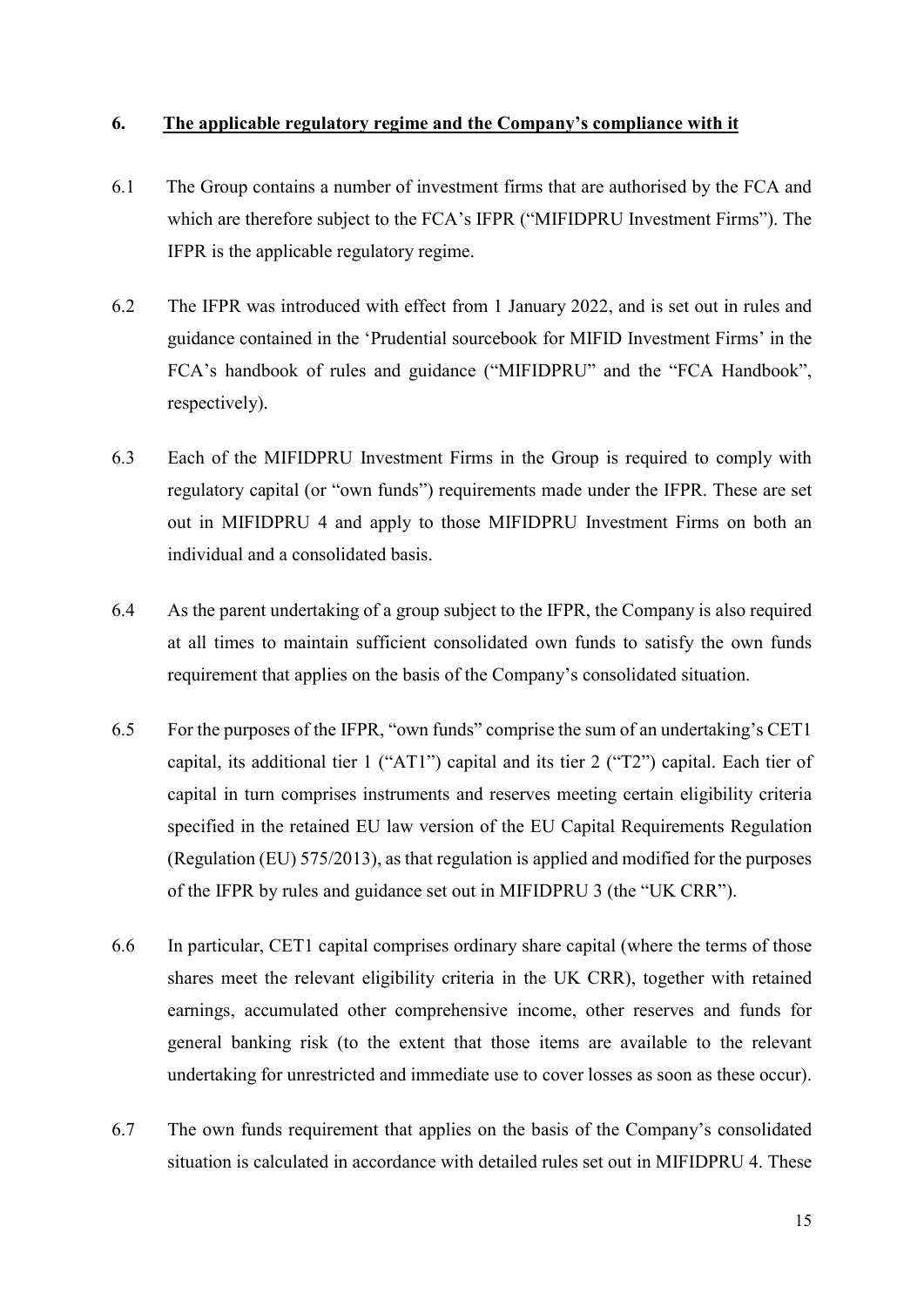provide for a minimum capital requirement equal to the higher of the fixed overheads requirement ("FOR") and the so-called 'K-factor requirement'. The FOR is calculated as one quarter of consolidated "relevant expenditure" (as defined in MIFIDPRU 4.5.3) in the preceding year. The K-factor requirement is calculated according to the activities and consolidated risk profile of the undertakings forming part of the Company's consolidated situation pursuant to detailed rules that are set out in MIFIDPRU 4.6 to 4.16. The Group is also required to maintain own funds and liquid assets which are adequate, both as to their amount and their quality, to ensure that: (i) the Group is able to remain financially viable throughout the economic cycle, with the ability to address any material potential harm that may result from its ongoing activities; and (ii) the Group's business can be wound down in an orderly manner, minimising harm to consumers or to other market participants (the so-called "overall financial adequacy rule"). The FCA may also impose additional capital requirements on the Group, based on its evaluation of the risks in the Group.

- 6.8 As at 31 December 2021, the Group maintained own funds of £2.9 billion against total regulatory capital requirements of £1.1 billion calculated in each case on the Group's pro forma position under the IFPR at that date. Hence the Group exceeds the own funds regulatory requirement by a material margin. In addition, at 31 December 2021, the Group's pro forma capital surplus, prior to the return of capital referred to in statement of fact 5.20 above, was expected to be circa £0.7 billion following the Phoenix Sale and completion of the acquisition of interactive investor (the UK's leading subscriptionbased investment platform) for £1.49 billion in cash (subject to certain adjustments).
- 6.9 Furthermore, the Company is required to report to the FCA on the Group's consolidated own funds position on a quarterly basis, and the FCA also monitors the Group's own funds position on an ongoing basis.
- 6.10 The regulatory regime which has been narrated above, together with the fact that the Company exceeds its key requirement by a material margin, provide significant protection for the Company's creditors.
- 6.11 The credit balance on the Capital Redemption Reserve qualifies as CET1 capital. The credit balance on the retained earnings created by the Cancellation will also qualify as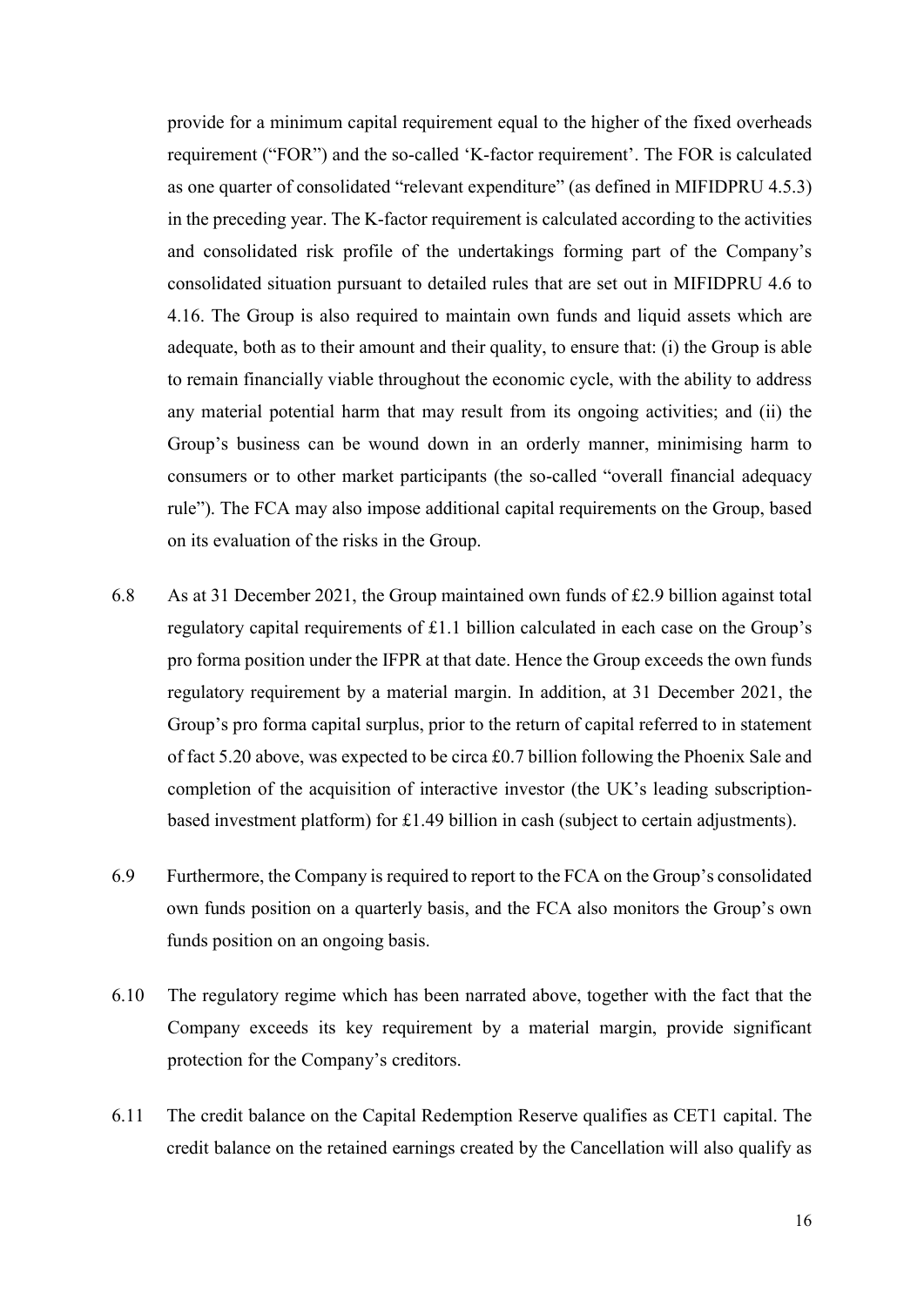CET1 capital. Accordingly, the Cancellation will have no effect on the Company's consolidated own funds position.

- 6.12 For completeness, the IFPR does not require the consent of the FCA as a condition of the Cancellation. However, the Company informed the FCA in March 2022 of the proposed Cancellation and its intention to proceed with the present application. As at the date of presentation of this petition, the FCA had not raised any objection to the proposed Cancellation. No objection from the FCA is anticipated.
- 6.13 The FCA has broad discretion under Part 12A of the Financial Services and Markets Act 2000 ("FSMA") to direct the Company to take a specified action, or to refrain from taking a specified action (the "FCA Power of Direction"). The FCA's statement of policy on the use of the FCA Power of Direction expressly contemplates that the FCA Power of Direction could be used to restrict the payment of dividends by a holding company in order to retain capital in its group. Accordingly, the FCA could in principle use the FCA Power of Direction to restrict the payment of any dividends which the Company may propose, if the FCA considers that the sums that would otherwise be distributed should be retained within the Group. The FCA Power of Direction provides significant protection for the Company's creditors.
- 6.14 That power under FSMA has been reinforced by article 113 of the Articles ("Article 113") which was introduced in 2015 and which provides that the Directors may at any point before its payment cancel a distribution if they consider that such cancellation is appropriate as a result of any applicable law or regulation or to meet any applicable capital or solvency requirement.
- 6.15 Rules set out in MIFIDPRU 6 also require the Company to ensure that the Group holds "core liquid assets" at least equal to the sum of one third of the consolidated FOR and 1.6% of the total consolidated amount of any guarantees provided to clients. This provides further protection for the Company's creditors.
- 6.16 As at 31 December 2021, the Group had core liquid assets of £2.7 billion, comprising cash in bank accounts (netted down for overdrafts), money market instruments and holdings in money market funds. The Company's consolidated core liquid assets requirement at that date was £0.1 billion.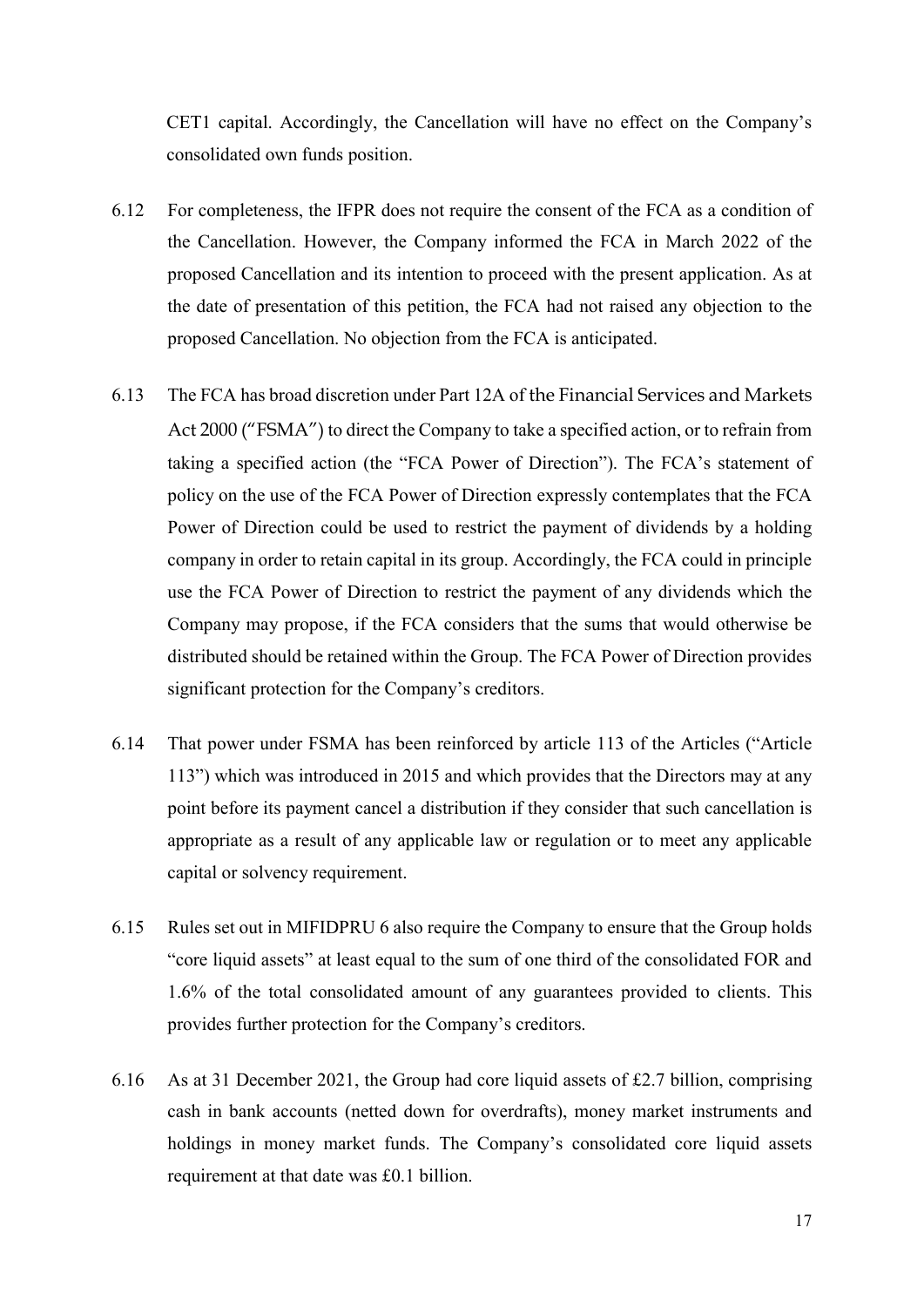- 6.17 It is also convenient to refer here to the Company's liquidity management.
- 6.18 As at 31 December 2021, the Company itself had £1.8 billion of cash and liquid resources, inclusive of the core liquid assets described above. Cash and liquid resources are IFRS cash and cash equivalents (netted down for overdrafts), money market instruments and holdings in money market funds. Such resources also include surplus cash that has been invested in liquid assets such as high quality corporate bonds, gilts and pooled investment funds.

### 7. The commercial rationale for the Cancellation

7.1 The Company's reasons for seeking to cancel the Capital Redemption Reserve were set out in the explanatory document (the "AGM Guide") accompanying the notice issued to the Company's shareholders relative to the Meeting (the "Notice"). At page 21 of the AGM Guide, it was stated that:

> "Under the Companies Act 2006, the capital redemption reserve is treated as if it were part of the share capital of the Company and it is not available for distribution to shareholders. We are proposing to effect a cancellation of the entire capital redemption reserve as a matter of balance sheet management and in order to create additional distributable reserves. This will be achieved through a court-approved reduction of capital (the 'Capital Reduction').

> If the Capital Reduction becomes effective, it would increase the amount of funds that are available for distribution to shareholders. We do not intend to use these additional funds to make dividend payments in the short term, or to deviate from our established dividend policy. Our intention is to ensure that the Company maintains a position of flexibility as regards dividends in the longer term. Please note that the Capital Reduction itself will not involve any return of capital to shareholders or any reduction of the Company's net assets."

7.2 Thus, as a matter of balance sheet management, the Company proposes, subject to confirmation of Your Lordships' Court, to cancel the entire amount of its Capital Redemption Reserve account and credit it to retained earnings.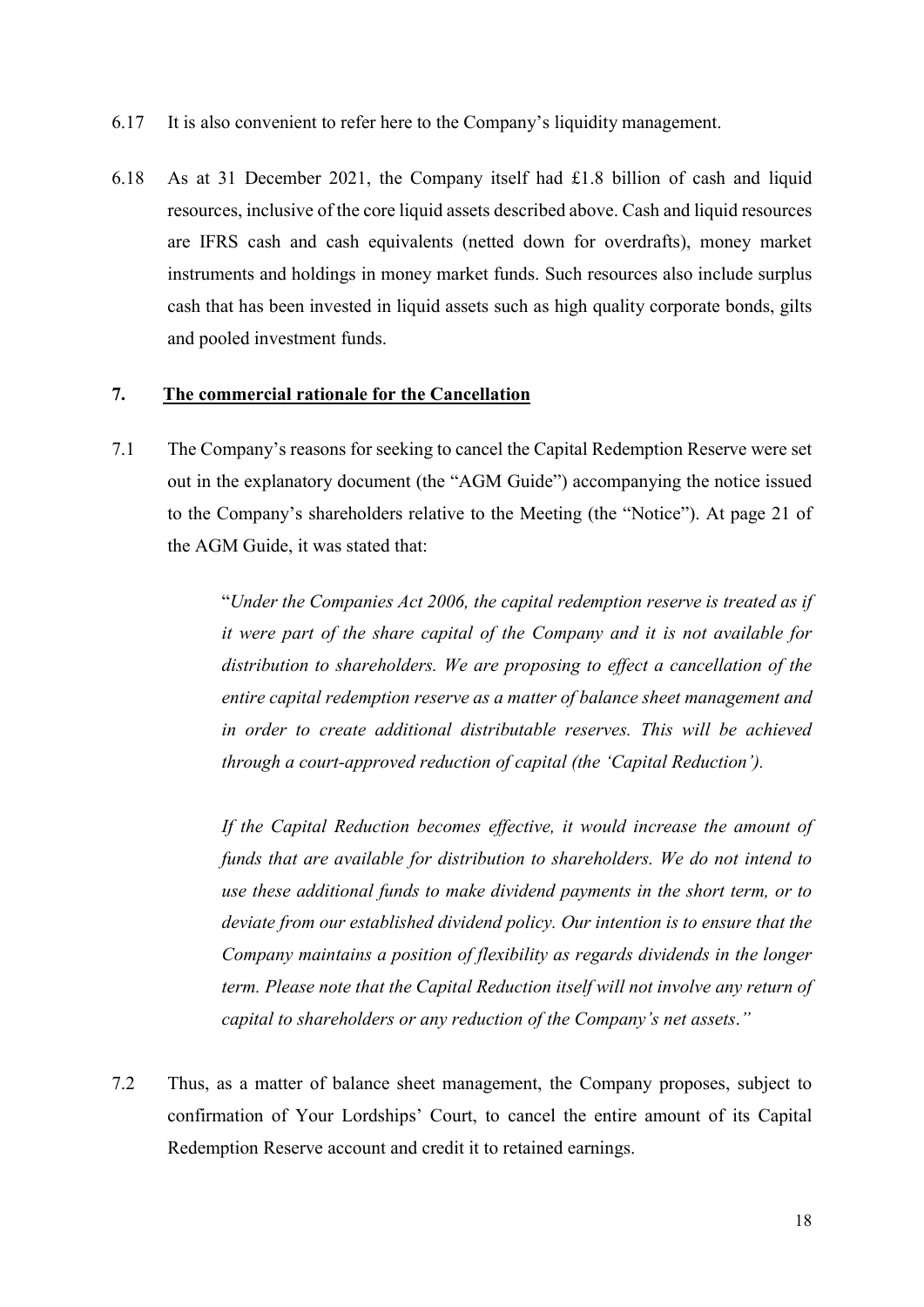#### 8. The Meeting and the Resolution

- 8.1 The Meeting was properly convened and held, in accordance with the provisions of the Act, the Articles and the relevant Listing Rules produced by the FCA.
- 8.2 In particular, the AGM Guide accompanying the Notice included a sufficient explanation of the Cancellation and of its purpose and effect, and, in particular, contained all the necessary information to allow shareholders to make a properly informed decision as to whether to vote in favour of the Resolution. Reference is made to the averments in statement 7 above. Such an explanation is required by the Listing Rules, as well as general company law. The Notice complied with the requirements of both the Listing Rules and general company law.
- 8.3 At the Meeting, the Resolution was passed by the requisite majority in the following terms:

"That, subject to the confirmation of the Court of Session (the "Court"),

- (a) the share capital of the Company be reduced by cancelling the Company's entire capital redemption reserve account as at the date of the final hearing before the Court at which confirmation of the said cancellation is sought (the 'Cancellation'); and
- (b) the credit thereby arising in the Company's books of account from the Cancellation be applied in crediting a distributable reserve in the Company's books of account which shall be able to be applied in any manner in which the Company's profits available for distribution (as determined in accordance with the Companies Act 2006) are able to be applied."
- 8.4 A copy of the Resolution has been registered with the Registrar of Companies in Scotland (the "Registrar"), as required by Chapter 3 of Part 3 of the Act.
- 8.5 The Resolution having been passed, the Company seeks, under section 645(1) of the Act, confirmation of the Reduction.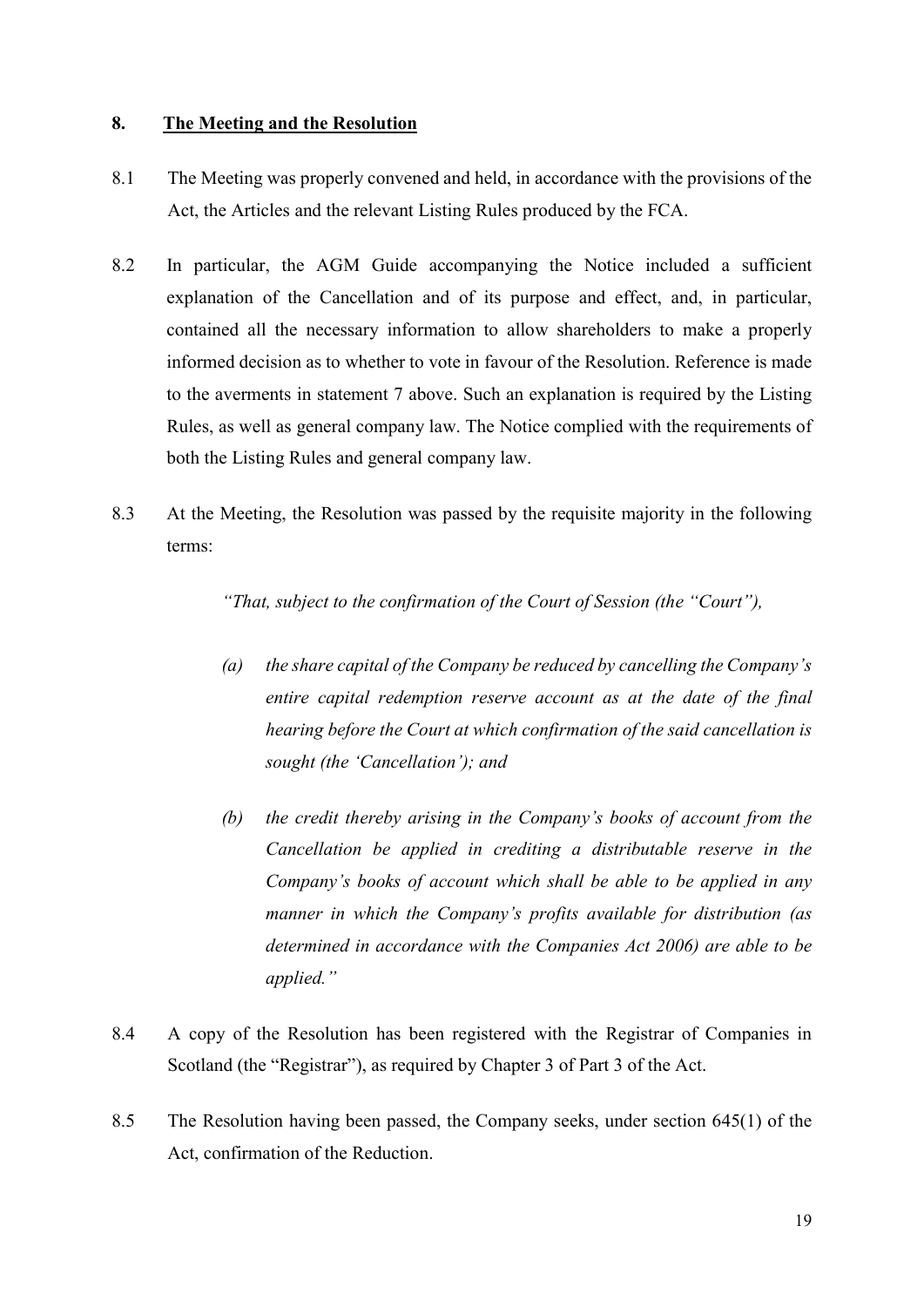## 9. The effect of the Cancellation on the Company's Creditors

#### General

- 9.1 On a correct interpretation of section 645(2)(b) of the Act, the Cancellation involves, to the extent that it creates a distributable reserve, the payment to the Company's shareholders of what is to be treated as part of its paid-up share capital.
- 9.2 That is so because the effect of the Cancellation would be to increase the Company's distributable profit and so may enable the Company to make distributions, subject to the provisions of the Act and the applicable regulatory regime.
- 9.3 Accordingly, section 646 of the Act applies, to that extent, to the Cancellation, unless the Court makes a direction under sections 645(2) and (3) of the Act that it does not apply.
- 9.4 As applied to the Cancellation, section 646(1) of the Act defines those of the Company's Creditors who have the right to object to the Cancellation and the right to have their claims paid or secured under sections 646(2) to (5) of the Act. Section 646(3) of the Act sets out a procedure for settling a list of those creditors.
- 9.5 In order to have those rights, a creditor must satisfy two requirements.
- 9.6 The first, which is under section  $646(1)(a)$ , is that a creditor is, at a date fixed by the Court, entitled to a debt or claim which, if that date were the commencement of a winding up of the Company, would be admissible in proof against the Company.
- 9.7 The second requirement which a creditor must satisfy, and which arises by virtue of section 646(1)(b) of the Act, is that the creditor can show that there is a real likelihood that the Cancellation would result in the Company being unable to discharge its debt or claim to the creditor when it falls due.
- 9.8 Section 646 of the Act is amplified by section 648(2), which provides that the Court cannot confirm the Cancellation unless it is satisfied, with respect to every creditor who is entitled to object to the Cancellation, that either: (a) his consent has been obtained; or (b) his debt or claim has been discharged, determined or secured.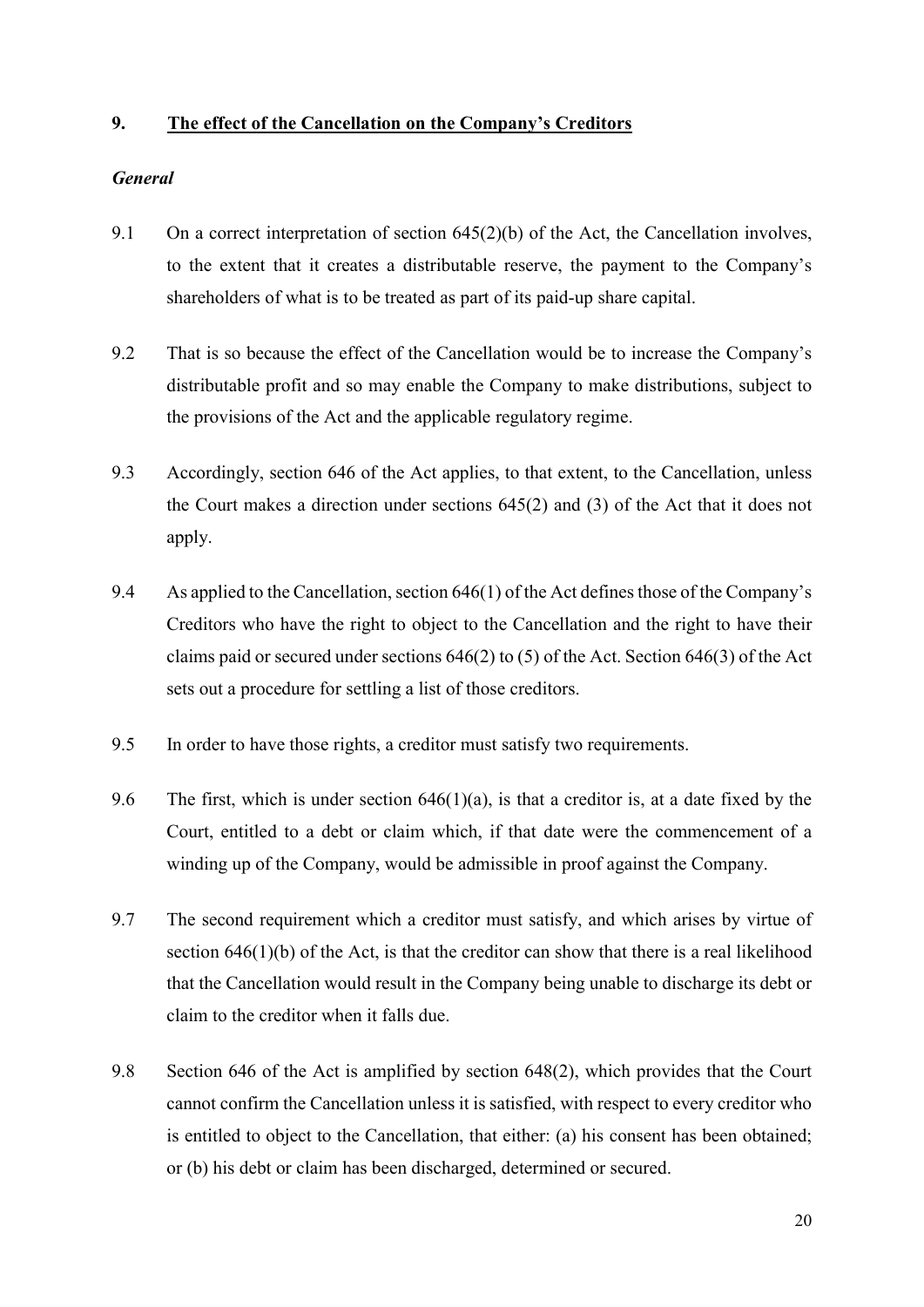- 9.9 As stated at statement of fact 9.3, section 646 of the Act is subject to the Court making a direction, under section 645(2) and (3) of the Act, that section 646 is not to apply to the creditors or any class of them.
- 9.10 As was the case under the Companies Acts 1929 to 1985, the only practical course is to seek such a direction at the final determination of this application rather than to follow the procedure under section 646.
- 9.11 Accordingly, the Company seeks such a direction in relation to the Cancellation. It is appropriate to make such a direction in respect of the Cancellation.

## The 'real likelihood' test is satisfied in the present case

- 9.12 The financial position of the Company, its compliance with the relevant regulatory regime, the FCA oversight to which it is subject, as well as the fiduciary duties to which the Directors are subject, mean that there is no real likelihood that the Cancellation would result in the Company being unable to discharge, in full and when they are payable, the debts which it owes to its Creditors.
- 9.13 The principal categories of Creditors are set out at statements of fact  $5.10 5.13$  above.
- 9.14 As at 31 March 2022, the total sum which the Company owed to its Creditors was approximately £847 million.
- 9.15 The interests of the Creditors are, first of all, adequately protected by the application to the Group, and so to the Company, of the present regulatory regime described in statement 6 above. The FCA has been advised of the Company's intention to proceed with the proposed Cancellation and the present application. The FCA has not indicated that it has any objection in relation thereto.
- 9.16 In particular, those Creditors are protected by the clear compliance by the Group with the requirements, under the present regulatory regime, for the Group to maintain adequate regulatory capital at that Group level. Indeed, the Group (and thus, more particularly, the Company) significantly exceeds the relevant regulatory requirement narrated previously. Furthermore, the FCA has the power to restrict any proposed dividend by the Company if the FCA considered that the regulatory capital which would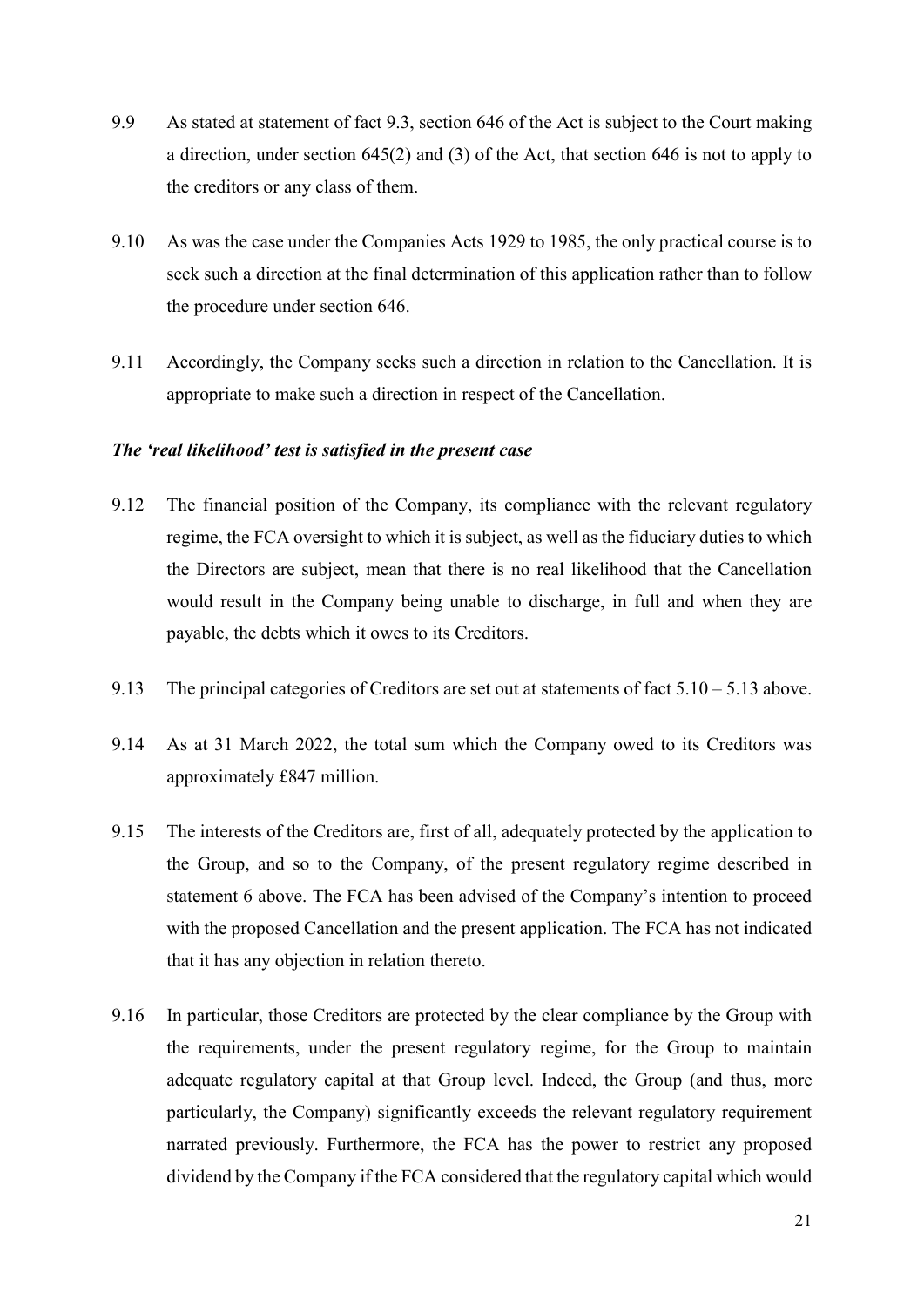be distributed should be retained within the Group. This could be the case if, for example, the Company proposed to pay a dividend that would cause the Company to breach its consolidated capital requirements under the IFPR.

- 9.17 The effect of the Group's (and thus the Company's) ongoing compliance with those requirements is that there is no real likelihood that the Cancellation would result in the Company being unable to discharge, in full and when they are payable, the sums owed to the Creditors. As such, the Company's compliance with its regulatory capital requirements provides further practical evidence of its ability to meet its debts as and when they fall due.
- 9.18 Even if the Company were otherwise able to distribute the whole of the increase in its distributable profit immediately after the Cancellation took effect (which is not the Company's intention), it is reasonably believed - on a realistic, non-speculative basis that the Company would still, by a comfortable margin, have sufficient assets to meet its liabilities.
- 9.19 In addition, the absence of any real likelihood that the Cancellation would result in the relevant Creditors not being paid is confirmed by five related considerations.
- 9.20 The first consideration is the liquidity resources of the Group, which are described at statements of fact  $6.16 - 6.18$  above. The Group also has significant listed investments in HDFC Asset Management Company Limited, HDFC Life Insurance Company Limited and Phoenix Group Holdings plc with a combined value of £1.8 billion as at 31 March 2022. This value is not included in the reported capital surplus or liquid resources, with any disposal of these assets being accretive to capital and liquid resources. This additional source of capital and cash provides robust support to ensuring that the Company is able to meet its obligations. For example, over the last three years the Group has generated total cash proceeds of £3.5 billion through disposals of non-core listed investments.
- 9.21 The second consideration is the Projections which are described at statements of fact 5.18 – 5.21 above and which show a very significant excess of cash for each of the months of the Projections Period.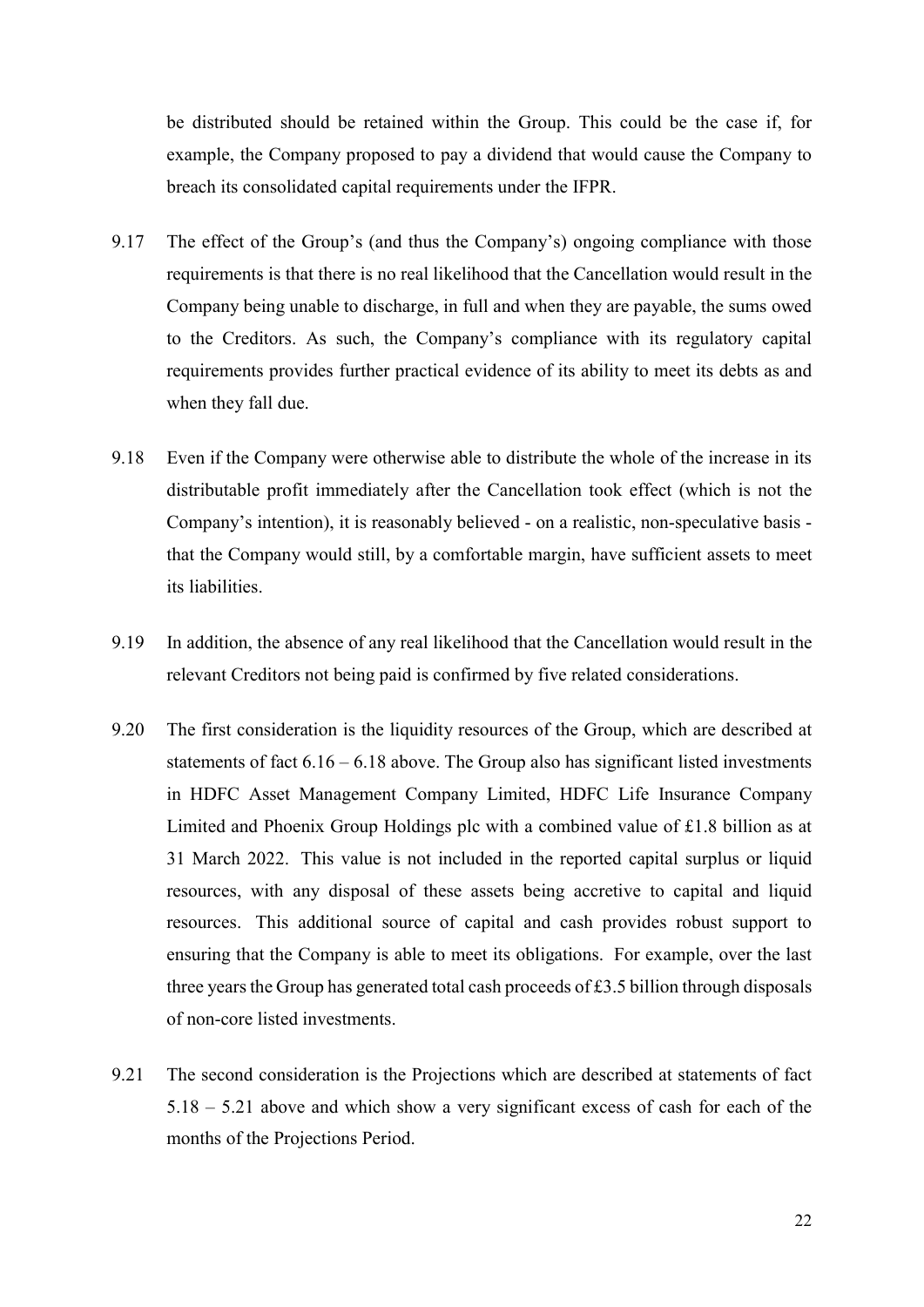- 9.22 The third consideration is that the Company had net assets of £6.1 billion at 31 December 2021.
- 9.23 Hence even if the Company were, immediately after the Cancellation took effect, to distribute the whole of the increase in its distributable profit which resulted from the Cancellation (which, for the avoidance of doubt, is not the Company's intention) the Company would still retain very significant net assets.
- 9.24 The fourth consideration is that the Company could pay any dividend, or make any other distribution, to its shareholders only to the extent that it continued to comply with the general rule of law that no distribution can be lawfully paid if, and to the extent that, it would prejudice the Company's ability to pay its debts in full and when due for payment. The payment of dividends is also subject to the FCA Power of Direction under the regulatory regime operated by the FCA, as narrated previously.
- 9.25 As set out at statement of fact 6.14 above, those restrictions under the general law and in terms of the relevant regulatory regime are amplified by Article 113 of the Articles.
- 9.26 The fifth and final consideration is that the Court is entitled, when considering the risk to Creditors, to take into account the general financial strength of the Company, the commercial realities of its business and the valuation of the Company's shares. In this connection, the financial strength of the Company can reasonably be considered to be very significant. The commercial realities of its business are such that there is no real likelihood that the Cancellation would result in the Company being unable to discharge, in full and when they are payable, the sums owed to the Creditors. Furthermore, as previously averred, as at close of business on 17 May 2022 (which, as noted above, was the latest practicable date prior to the date of finalisation and presentation of this petition), the Company had a market capitalisation of approximately £4.2 billion.
- 9.27 Thus, it is respectfully submitted that the Company is of sufficient substance and solvency that its creditors will not be prejudiced by the proposed Cancellation. In all the circumstances, there is no real likelihood that the Cancellation would result in the Company being unable to discharge the debts and claims of any of its creditors as and when they fall due. Hence on a realistic and sensible view of matters, there is no possibility of any creditor of the Company being able to establish a real likelihood that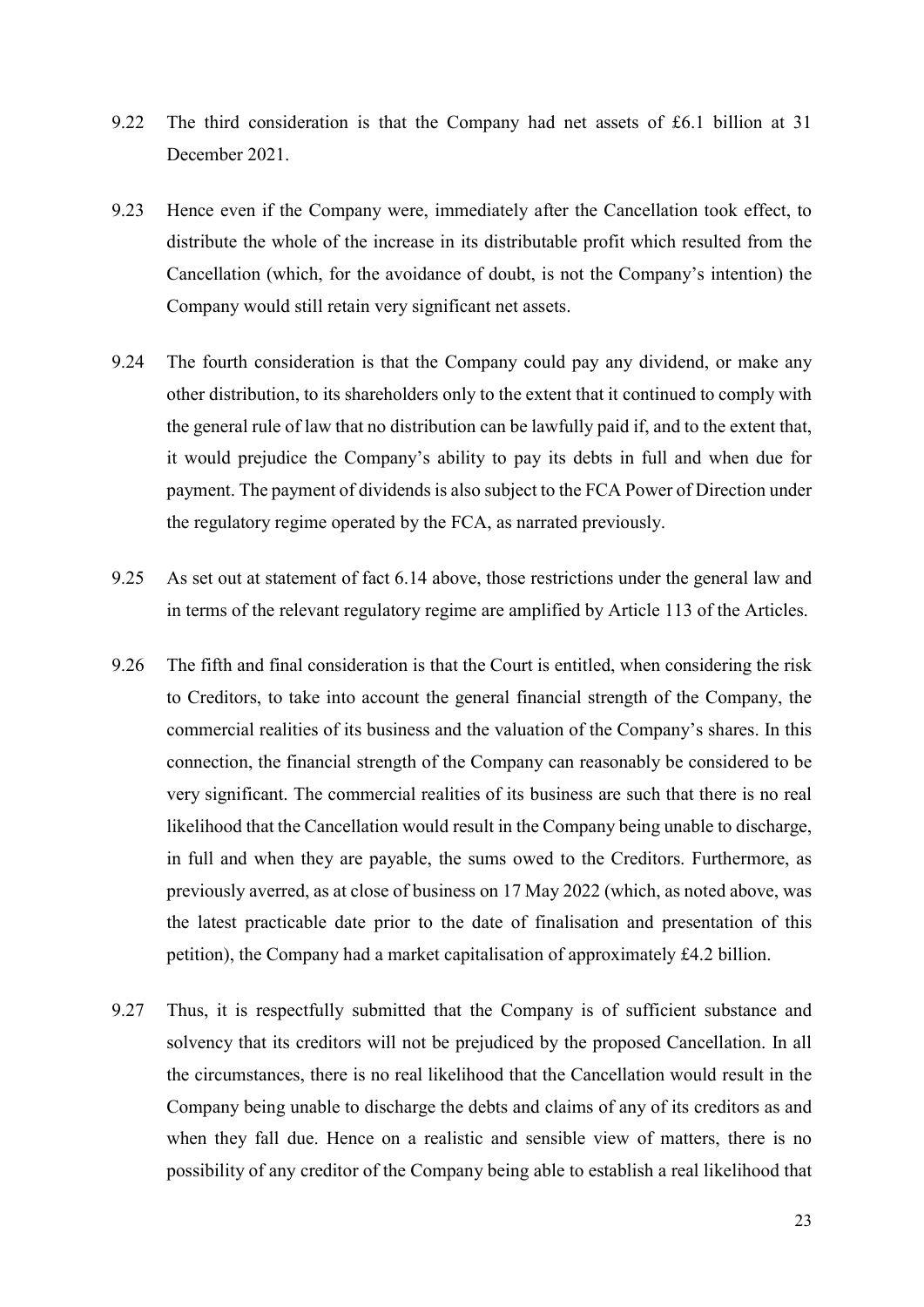the Cancellation would result in the Company being unable to discharge its debts as and when they fall due. It is therefore respectfully submitted that, subject to the giving of any undertaking which the Court may require, the provisions of sub-sections (2) to (5) of section 646 of the Act do not apply as regards the Company's creditors, and that, accordingly, it is appropriate for Your Lordships to pronounce a direction to that effect.

#### 10. The effect of the Cancellation and the 2008 Order

- 10.1 Article 3(3) of the Companies (Reduction of Share Capital) Order 2008 (SI 2008/1915) (the "2008 Order"), which was made under section 654(1) of the Act, provides that, if the court confirms a reduction of the share capital of a limited company, a reserve arising from that reduction is to be treated for the purposes of Part 23 of the Act as a realised profit (and so forms part of its distributable profits), unless the court orders otherwise under section 648(1) of the Act.
- 10.2 There is no reason why the order confirming the Cancellation should provide pursuant to the 2008 Order – that the reserve which is created by the Cancellation is not to be added to the Company's realised/distributable profits.
- 10.3 Such a provision has never been included in any order which has been made by this Court confirming either a reduction of share capital or a cancellation of share premium account or capital redemption reserve. Nor, so far as the Company's English solicitors have been able to ascertain, has the Companies Court in London made such an order in circumstances where a company has shareholder authority to credit the reserve to the Company's realised/distributable profits.

### 11. The statement of capital

11.1 Section 649(3)(b) of the Act provides that a resolution reducing share capital, as confirmed by the court, takes effect on the registration by the Registrar of the order confirming the reduction and of a statement of capital in respect of the reduction, which is approved by the court. Section 649(3) of the Act applies to a reduction of a capital redemption reserve as well as to a reduction of share capital.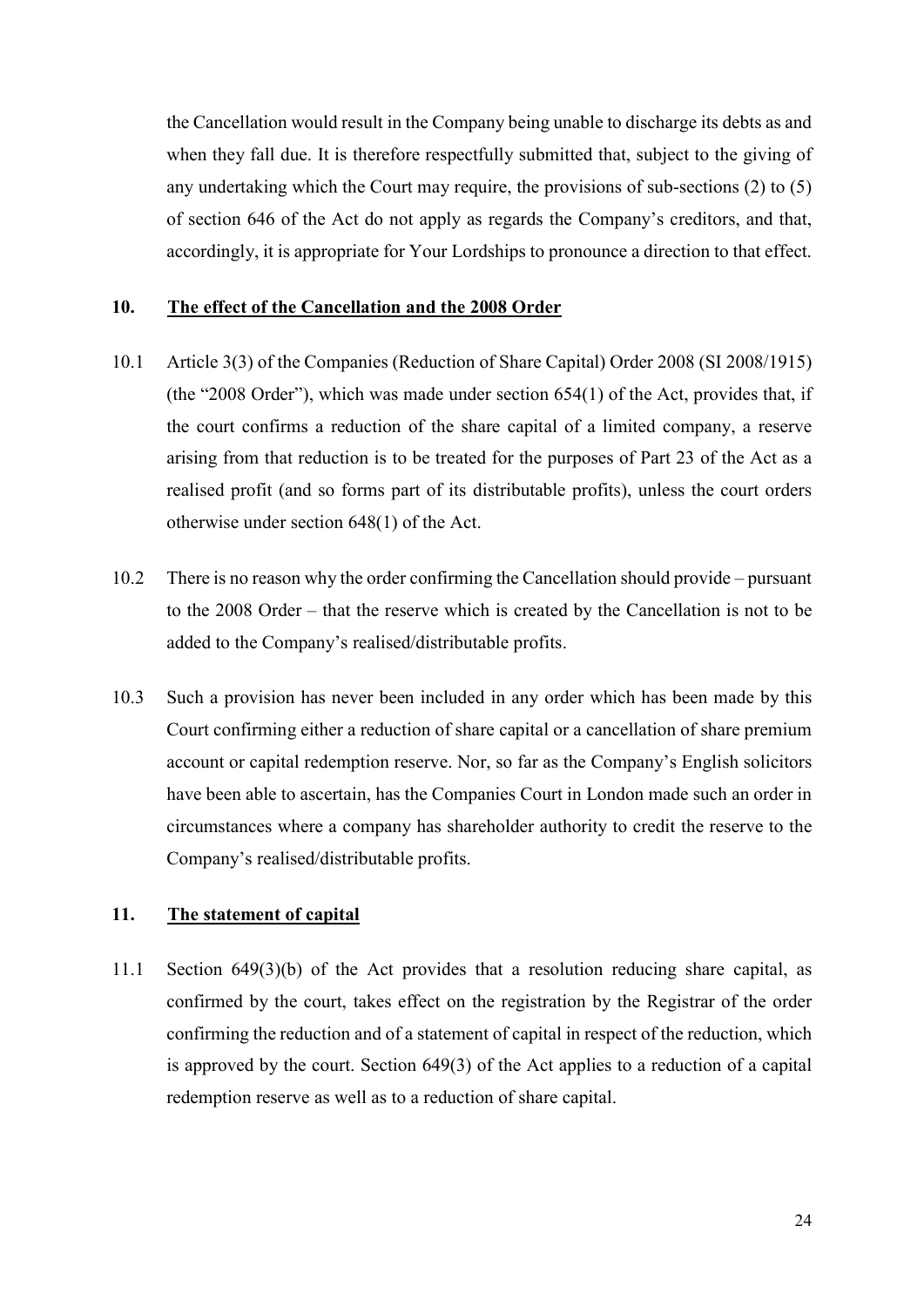- 11.2 The statement of capital must contain the information which is required by section 649(2) of the Act and relates to the effect of the reduction. The statement of capital is made in the statutory form, Form SH19.
- 11.3 Section 649(1) of the Act provides that the Registrar, on production of the order and the statement of capital, shall register those documents.
- 11.4 However, the Form SH19 cannot, in fact, be completed so as to refer to the effect of any reduction or cancellation of capital redemption reserve.
- 11.5 That was recognised by this Court in a previous application by the Company in 2016 in terms of which its relevant capital redemption reserve at the time was cancelled by this Court.
- 11.6 Accordingly, although it is necessary for the Cancellation to take effect that this Court approves a statement of capital for the Cancellation, that statement cannot refer in fact to the effect of the Cancellation.
- 11.7 The difficulties with the Form SH19 in a situation such as the present one have been recognised in the amendment to section 649(2) of the Act by section 97 of, and paragraph 11 of Schedule 6 to, the Small Business, Enterprise and Employment Act 2015.
- 11.8 As so amended, section 649(2) of the Act requires the statement of capital to include only the aggregate amount unpaid on the company's share capital after the reduction. As so amended, section 649(2) of the Act therefore does not apply to a reduction or cancellation of capital redemption reserve, and thus will not apply to the Cancellation, as the Company will have no such unpaid capital.

## 12. The Reporter

- 12.1 The Company also seeks the appointment of a reporter to the process.
- 12.2 The appointment of Mr Adrian Bell, solicitor, of Morton Fraser in Edinburgh, is sought as reporter to this process in accordance with the prayer of this petition.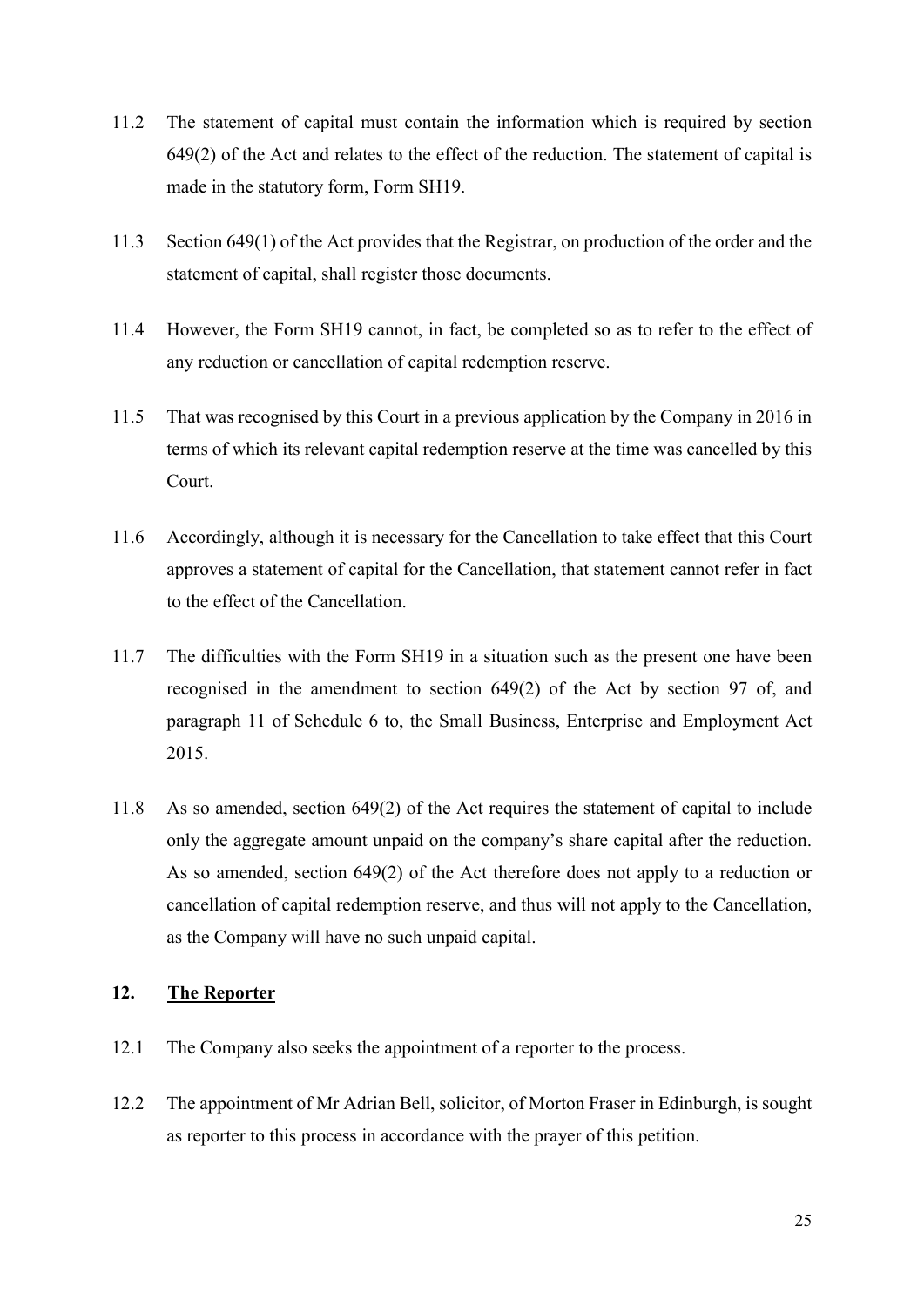- 12.3 Mr Bell is a very experienced and able practitioner and reporter. Mr Bell's appointment would, therefore, assist the Court in its consideration of this application.
- 12.4 Should Your Lordships see fit to appoint him, Mr Bell has confirmed that he is able and willing to act, on terms which are acceptable to the Company.

### 13. Advertisement and period for answers

- 13.1 The Company seeks an order to advertise this application in *inter alia* the international and UK editions of The Financial Times.
- 13.2 The effect of that advertisement would, under Rule of Court 14.6(1)(a), be that the period for answers to this application was 21 days.
- 13.3 Creditors would not be prejudiced by this application not being advertised more widely. The main category of Creditor, which might be based (or might have offices only) outside of the UK, comprises owners of the Notes. Those Creditors are, however, institutional investors, who are sophisticated counterparties and are therefore likely to consult the international and/or UK editions of The Financial Times.
- 13.4 Copies of that advertisement of this application, and of the application itself, will also be available on the Company's website www.abrdn.com/corporate/investors.
- 13.5 For completeness, the advertisements of this application are to refer, as is now conventional, to the practice of this Court to consider any informal objection to this application, whether in writing or in person.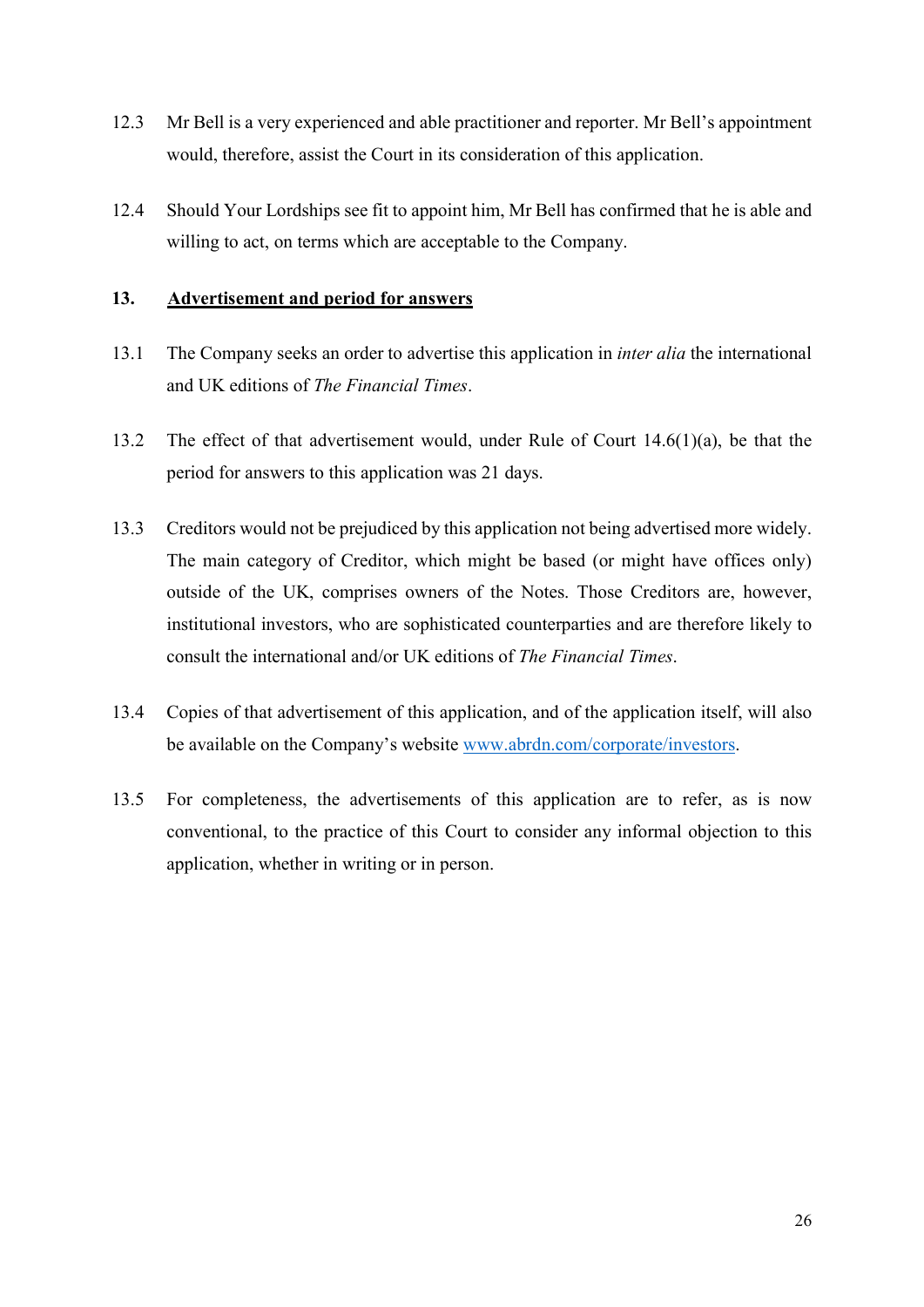### 14. General

This application is made under section  $641(1)(b)$ , sections  $645$  to  $649$  and section  $733(6)$ of the Act and the relevant Rules of this Court.

MAY IT THEREFORE please Your Lordships:

- (i) to order this petition by abrdn plc (company number SC 286832; the "Company"), under the Companies Act 2006 (the "Act"), for confirmation of the cancellation of the Company's entire capital redemption reserve which was resolved upon by a special resolution passed on 18 May 2022 (the "Cancellation"), be intimated on the Walls in common form and be advertised once in each of The Edinburgh Gazette, The Scotsman and The Financial Times (international and UK editions);
- (ii) to appoint any person claiming an interest to lodge answers to the petition, if so advised, within 21 days after that intimation and advertisement;
- (iii) to appoint Mr Adrian Bell, solicitor, Morton Fraser Edinburgh, or any other person whom the Court considers appropriate, as the reporter to the process (the "Reporter"); and to remit to the Reporter to enquire into the facts and circumstances set out in the petition and the regularity of the procedure;

thereafter, upon resuming consideration of the petition, with or without answers,

- (iv) to approve the report of the Reporter;
- (v) to direct, under section 645(3) of the Act, that the provisions of sections 646(2) to (5) of the Act do not